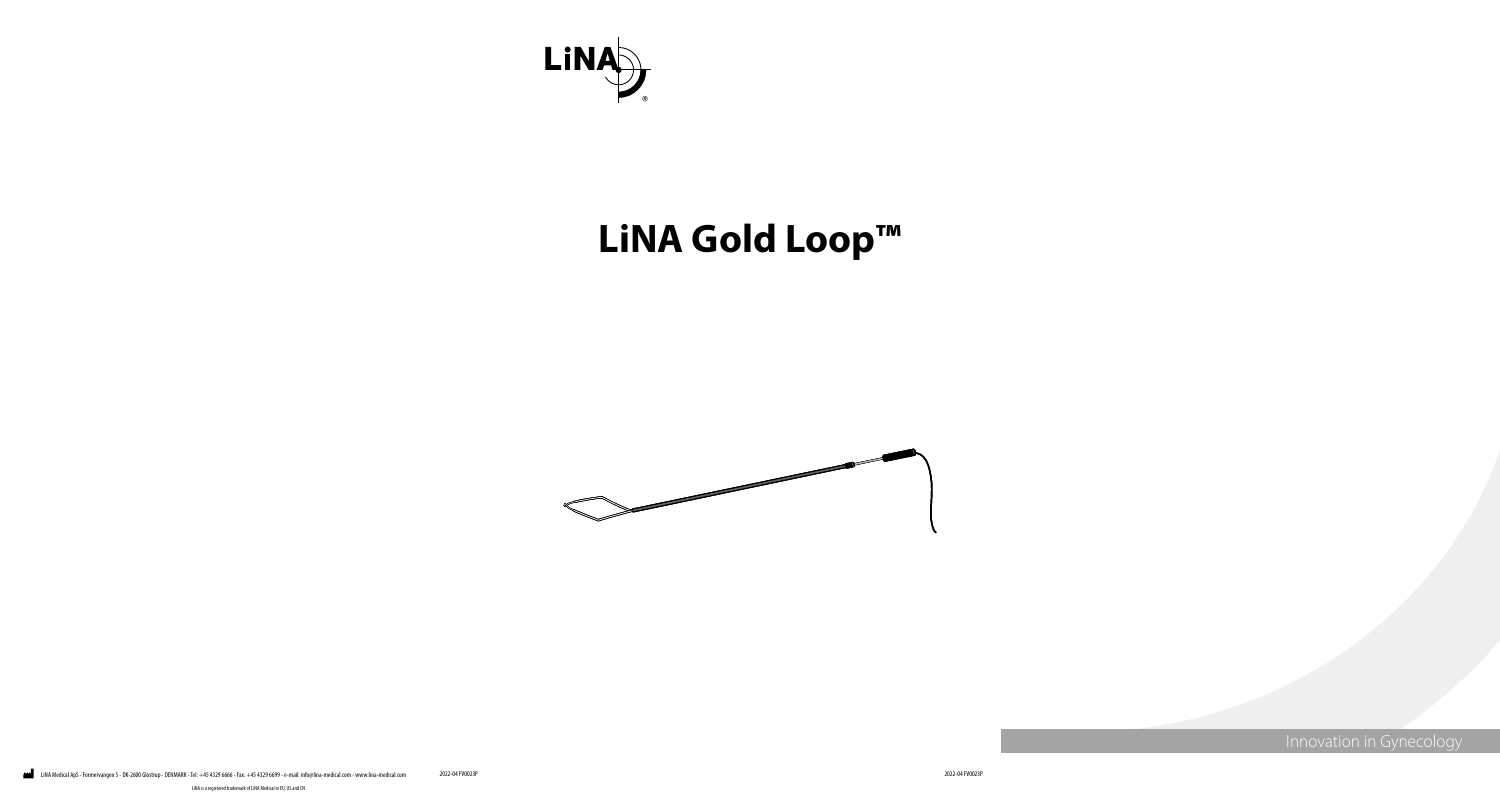EL-160-4, EL-160-8, EL-200-4, EL-200-8, EL-240-4, EL-240-8

#### **Important:**

This information is provided for using the LiNA Gold Loop™. It is not intended to demonstrate laparoscopic techniques or procedures. Consult published and recognized medical literature for appropriate techniques, complications, and hazards prior to doing any laparoscopic procedure. Consult the instructions for use provided by the manufacturer of the electrosurgical generator and/or laparoscope to be used for contraindications.

#### **Intended use:**

The LiNA Gold Loop™ is a monopolar device intended for Laparoscopic Supracervical Hysterectomy (LSH) and Subserosal Pedunculated Myomectomy.

#### **Patient population:**

Intended patient population are women undergoing Laparoscopic Supracervical Hysterectomy (LSH) and Subserosal Pedunculated Myomectomy.

#### **Product description:**

The LiNA Gold Loop™ is a 5mm monopolar electrosurgical device. It consists of wire loop inside an introducer sheath which can be inserted into the abdominal cavity through a laparoscopic access port. The loop opens when the handle is pushed forward. Rhomboid shaped loop is available in different sizes depending on LiNA Gold Loop™ variant.

#### **Contraindications:**

The LiNA Gold Loop™ should not be used in the following situations:

- If the uterine isthmus cannot be visualized circumferentially before activation.
- If the uterus is adhered to any adjacent organs.
- If the patient has a large posterior uterine or cervical wall myomas.
- Removal of uterus which are larger than a gestational week of 20.
- Removal of uterus which is attached to the pelvis with large laterally fibroids.
- The LiNA Gold Loop™ should not be used in patients who have undergone caesarean delivery due to the risk of bladder injury in the event that the bladder cannot be completely dissected off of the lower anterior uterine segment.

#### **Warnings:**

- The LiNA Gold Loop™ is supplied sterile using an ethylene oxide process. Do not use if sterile barrier is damaged.
- Carefully inspect the packaging for any damage prior to use. Do not use if the packaging is damaged.
- For single use only. Do not reuse, reprocess or re-sterilize this device. Any reprocessing may impede the functions of this device. Reusing single use devices may also increase the risk of

cross contamination. Attempts to clean the device results in risk of device malfunction.

- Carefully inspect the device for unintended rough surfaces, sharp edges, protrusions or other damages prior to usage. Make sure the shaft is not bended. If any damage is discovered, dispose of the device.
- Do not use the LiNA Gold Loop™ when in the presence of flammable material or flammable gasses/fluids.
- Do not allow the cable of the LiNA Gold Loop™ to be in contact with skin of the patient or surgeon during electrosurgical activation.
- The LiNA Gold Loop™ shall be used with monopolar electrosurgical units, with a maximum operating voltage not exceeding 2.5kV peak, and may only be used with a EN-60601-1 approved generator.
- The LiNA Gold Loop™ must be large enough to pass around the corpus of the uterus. Then apply the loop around the cervix.
- The LiNA Gold Loop™ must not be pre-tested up against bodily tissue prior to any cutting process.
- Always verify that the active (i.e. un-insulated) portion of the electrode is not in contact with any organ other than the uterus (e.g. bowel or vessel) before activating the generator.
- Do not use excessive force while using LiNA Gold Loop™. This could damage the product or result in entrapment and mechanical sectioning of the uterus or myoma with the risk of excessive bleeding.
- Do not use the LiNA Gold Loop™ for slicing the uterus or myoma as alternative to morcellation.
- Do not activate the LiNA Gold Loop™ if it is not possible to visualize the cutting loop.
- Remove the uterus manipulator before activating the LiNA Gold Loop™. Only uterus manipulator made of non conducting material (e.g. plastic) should be used with the LiNA Gold Loop™.
- Do not use if the loop is bent, twisted, malformed, or does not unfold completely to the original rhomboid design when the handle is completely advanced.
- Do not modify the original rhomboid design of the LiNA Gold Loop™.
- No modification of this equipment is allowed.
- After use, dispose of product and packaging in accordance with hospital, administrative and/or local government policy.

#### **Precautions:**

- Use of the LiNA Gold Loop™ requires adequate training and experience in performing laparoscopic myomectomy and hysterectomy.
- The user must be trained and competent in the basics of HF surgery and safety precautions that apply to the use of HF surgery.
- Precautions should be taken when the patient has any implanted electronic device (IED).



 $\%$ 

6.

4b.







5b.













**Caution:** Federal Law (USA) restricts this device to sale by or on the order of a trained physician.



### **LiNA Gold Loop™**

#### **Generator specifications and settings:**

- The LiNA Gold Loop™ is compatible with all standard electrosurgical generators with monopolar outlet and BLEND modes.
- The recommended setting for the generator is 100 130 Watt, Blend 1. Max. voltage 2500 Vp-p.

**Important:**

- Keep the voltage/power as low as possible to achieve the desired effect.
- Grounding plate is necessary.
- This device should only be used by persons qualified in the procedures for which this is indicated.

#### **Instruction for use:**

- **After the uterine ligaments and vessels have been correctly ligated, when the uterus can be safely amputated from the cervix, follow the instructions below:**
- **1.** Apply the grounding plate to the patient and generator. Connect the LiNA Gold Loop™ to the generator's monopolar outlet. Set the generator at Blend 1 and start at 100 Watt.
- **2.** Carefully insert the LiNA Gold Loop™ through a 5mm trocar/entry.
- **3.** Unfold the electrode (loop) by forwarding the handle. The handle must be completely advanced and the loop 100% unfolded prior to placing the loop around the uterine body.
- **4a.**Use grasper(s) and the uterine manipulator to help place the electrode (loop) around the uterine body.
- **4b.**Before activating the generator always verify that the active (i.e. un-insulated) portion of the electrode is not in contact with any organ other than the uterus (e.g. bowel or vessel).
- **5a.**Carefully tighten the loop around lower part of uterine body (above cervix).
- **5b.**Remove the uterine manipulator and slightly release the tension of the loop.
- **6.** Start sectioning the uterine body by pressing "cut" on the foot pedal. After 1-3 seconds slowly pull the handle, until the electrode (loop) has cut the uterine body and is retracted inside the tube. Stop pressing the foot pedal.
- **7.** Remove the LiNA Gold Loop™ through the trocar.
- 
- **8.** Dispose of the used LiNA Gold Loop™ after usage.<br>• After amputating the uterus from the cervix, ensure that the proximal portion of the endocervical canal which may contain endometrial cells is coagulated, and ensure that any bleeding or oozing on the cervical stump is coagulated.
- Provide instructions for follow up to patients in the event of complications including intra abdominal bleeding which in rare cases can lead to exsanguinations.

#### **Reporting:**

Any serious incident that has occurred in relation to the device should be reported to the LiNA Medical ApS and the competent regulatory authority of the country in which the user and/or patient is established.

Country of origin: Poland.

CE marking 2006.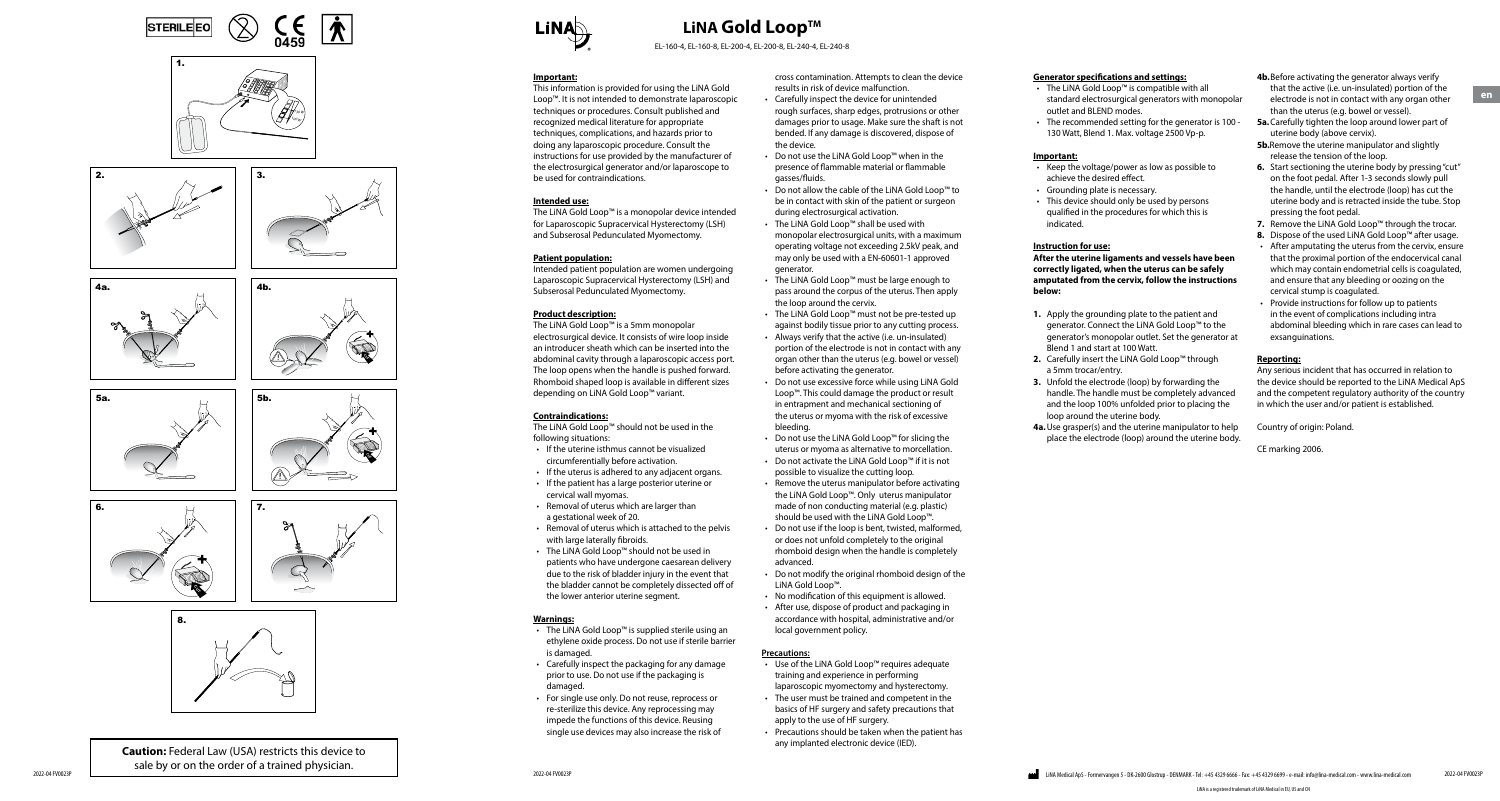

EL-160-4, EL-160-8, EL-200-4, EL-200-8, EL-240-4, EL-240-8

#### **Vigtigt:**

Disse oplysninger angår brugen af LiNA Gold Loop™. De har ikke til formål at demonstrere laparoskopiske teknikker eller procedurer. Se publiceret og anerkendt medicinsk litteratur vedrørende korrekte teknikker, komplikationer og farer, før der foretages laparoskopiske indgreb. Producentens brugsanvisning til den elektrokirurgiske generator og/eller laparoskopet kan ses med henblik på kontraindikationer.

#### **Indikationer:**

LiNA Gold Loop™ er en monopolær anordning beregnet til laparoskopisk subtotal hysterektomi (LSH) og subserøs pedunkuleret myomektomi.

#### **Patientpopulation:**

Tiltænkt patientpopulation er kvinder, der får foretaget laparoskopisk subtotal hysterektomi (LSH) og subserøs pedunkuleret myomektomi.

#### **Produktbeskrivelse:**

LiNA Gold Loop™ er en 5 mm monopolær elektrokirurgisk anordning. Den består af en trådslynge inde i et indføringshylster, som kan indføres i bughulen gennem en laparoskopisk adgangsåbning. Slyngen åbner, når håndtaget skubbes fremad. Rombeformede slynger er tilgængelige i forskellige størrelser afhængigt af LiNA Gold Loop™ varianten.

#### **Kontraindikationer:**

LiNA Gold Loop™ må ikke bruges i følgende situationer:

- Hvis isthmus uterus' omkreds ikke kan ses før aktivering.
- Hvis uterus adhærerer til et tilstødende organ.
- Hvis patienten har et stort posteriort uterusmyom eller et intramuralt myom i cervix.
- Fjernelse af en uterus, der er større end svarende til gestationsuge 20.
- Fjernelse af en uterus, der er hæftet til bækkenet med store laterale fibromer.
- LiNA Gold Loop™ ma ikke anvendes til patienter, der har fodt ved kejsersnit, pa grund af risikoen for beskadigelse af blaren i tilfalde af, at blaren ikke kan frilagges fuldstandigt fra den nederste anteriore uterusdel.

#### **Advarsler:**

- LiNA Gold Loop™ leveres i steril form ved hjælp af en ethylenoxidproces. Må ikke anvendes, hvis den sterile indpakning er beskadiget.
- Kontrollér omhyggeligt, at emballagen er intakt inden instrumentet tages i brug. Må ikke anvendes, hvis pakningen er beskadiget.
- Instrumentet er kun beregnet til engangsanvendelse. Må ikke genbruges, genbearbejdes eller resteriliseres. En hvilken som helst form for reprocessering kan have en

negativ indvirkning på instrumentets funktion. Genanvendelse af engangsinstrumenter kan også øge risikoen for krydskontaminering. Forsøg på at rengøre denne anordning medfører risiko for funktionsfejl.

- Kontrollér omhyggeligt anordningen for eventuel ujævn overfladestruktur, skarpe kanter, fremspring eller andre skader inden brug. Kontrollér, at skaftet ikke er bøjet. Bortskaf anordningen, hvis der konstateres nogen form for skader.
- Brug ikke LiNA Gold Loop™ i nærheden af brændbare stoffer eller brandfarlige gasser/væsker.
- Lad ikke ledningen på LiNA Gold Loop™ komme i kontakt med patientens eller kirurgens hud i løbet af en elektrokirurgisk aktivering.
- LiNA Gold Loop™ skal anvendes med monopolære elektrokirurgiske anordninger med maks. arbejdsspænding på højst 2,5 kV peakniveau og udelukkende med en generator, som er godkendt i henhold til EN-60601-1.
- LiNA Gold Loop™ skal være så stor, at den kan passere rundt om corpus uteri. Anbring derefter slyngen rundt om cervix.
- LiNA Gold Loop™ må ikke prætestes op mod kroppens væv før en incisionsproces.
- Man skal altid sikre sig, at den aktive (dvs. ikkeisolerede) del af elektroden ikke er i kontakt med andre organer end uterus (f.eks. tarm eller blodkar), før generatoren aktiveres.
- Brug ikke overdreven kraft under brugen af LiNA Gold Loop™. Dette kan beskadige produktet eller resultere i, at uterus eller fibromer fanges eller mekanisk sektioneres med risiko for voldsom blødning.
- Brug ikke LiNA Gold Loop™ til at dele uterus eller fibromer i dele som alternativ til en morcellator.
- LiNA Gold Loop™ må ikke aktiveres, hvis det ikke er muligt at se den skærende slynge.
- Fjern uterusmanipulatoren før aktivering af LiNA Gold Loop™. Der må kun anvendes en uterusmanipulator lavet af ikke-ledende materiale (f.eks. plastik) sammen med LiNA Gold Loop™.
- Må ikke anvendes, hvis slyngen er bøjet, skæv eller ikke folder sig præcist ud til det oprindelige rhombeformede design, når håndtaget er skubbet helt frem.
- Det oprindelige rhombeformede design på LiNA Gold Loop™ må ikke ændres.
- Ændring af dette instrument er ikke tilladt.
- Efter brug kasseres produktet og emballagen i overensstemmelse med hospitalets retningslinjer, administrative forskrifter og/eller lokale retningslinjer.

#### **Forholdsregler:**

• Anvendelse af LiNA Gold Loop™ kræver passende uddannelse og tilstrækkelig erfaring med gennemførelse af laparoskopisk myomektomi og hysteroktomi.

- Brugeren skal være tilstrækkeligt uddannet og kvalificeret til at udføre grundlæggende høj frekvens-kirurgi og trænet i de gældende sikkerhedsforanstaltninger, der gælder brug af høj frekvens-kirurgi.
- Forholdsregler bør overholdes, når patienten har en implanteret elektronisk enhed (IED).

#### **Generatorspecifikationer og indstillinger:**

- LiNA Gold Loop™ er kompatibel med alle elektrokirurgiske standardgeneratorer med monopolær udgang og kombinationsmåder (BLEND modes).
- Den anbefalede indstilling for generatoren er 100- 130 Watt, Blend 1. Maks. spænding 2500 Vp-p.

#### **Vigtigt:**

- Spændingen/styrken skal være så lav som mulig for at opnå den ønskede virkning.
- Det er nødvendigt at anvende en jordforbindelsesplade.
- Denne anordning må kun anvendes af personer, der er kvalificerede til de procedurer, den er indiceret til.

#### **Brugsanvisning:**

**Når ligamenter og blodkar i uterus er blevet korrekt underbundet, og uterus kan amputeres sikkert fra cervix, følges instruktionerne herunder:**

- **1.** Patienten og generatoren skal have jordforbindelse gennem jordforbindelsespladen. LiNA Gold Loop™ sluttes til generatorens monopolære udgang. Indstil generatoren på Blend 1 og start ved 100 W.
- **2.** Før forsigtigt LiNA Gold Loop™ ind gennem en 5 mm trokar/indgang.
- **3.** Fold elektroden ud (som en slynge (loop)) ved at skubbe håndtaget fremad. Håndtaget skal være skubbet helt frem, og slyngen skal være foldet 100 % ud, før slyngen placeres rundt om corpus uteri.
- **4a.**Brug griberen/griberne og uterusmanipulatoren til at placere elektroden (slyngen) rundt om corpus uterus.
- **4b.**Før aktivering af generatoren skal det sikres, at den aktive (dvs. ikke-isolerede) del af elektroden ikke er i kontakt med andre organer end uterus (f.eks. tarm eller kar).
- **5a.**Stram forsigtigt slyngen rundt om den nederste del af corpus uterus (oven over cervix).
- **5b.**Fjern uterusmanipulatoren og løsn slyngen en anelse.
- **6.** Påbegynd sektionering af corpus uterus ved at trykke på "cut" (skær) på fodpedalen. Efter 1-3 sekunder trækkes langsomt i håndtaget, indtil elektroden (slyngen) har skåret gennem uterus og er trukket tilbage i røret. Løft foden fra fodpedalen.
- **7.** Fjern LiNA Gold Loop™ gennem trokaren.
- **8.** Bortskaf den brugte LiNA Gold Loop™ efter brug.
- Når uterus er amputeret fra cervix, skal man sikre sig, at den øvre del af den endocervikale kanal, som kan indeholde endometrieceller, er koaguleret, og man skal sikre sig, at eventuel blødning eller sivning fra den cervikale amputationsstump er koaguleret.
- Giv patienterne instruktioner om opfølgning i tilfælde af komplikationer, herunder intraabdominal blødning, som i sjældne tilfælde kan føre til forblødninger.

#### **Rapportering:**

Alle alvorlige hændelser, der opstår i forbindelse med denne anordning, skal indberettes til LiNA Medical ApS og til den kompetente kontrolmyndighed i det medlemsland, hvor brugeren og/eller patienten har hjemsted.

Oprindelsesland: Polen.

CE-mærkning 2006.

**da**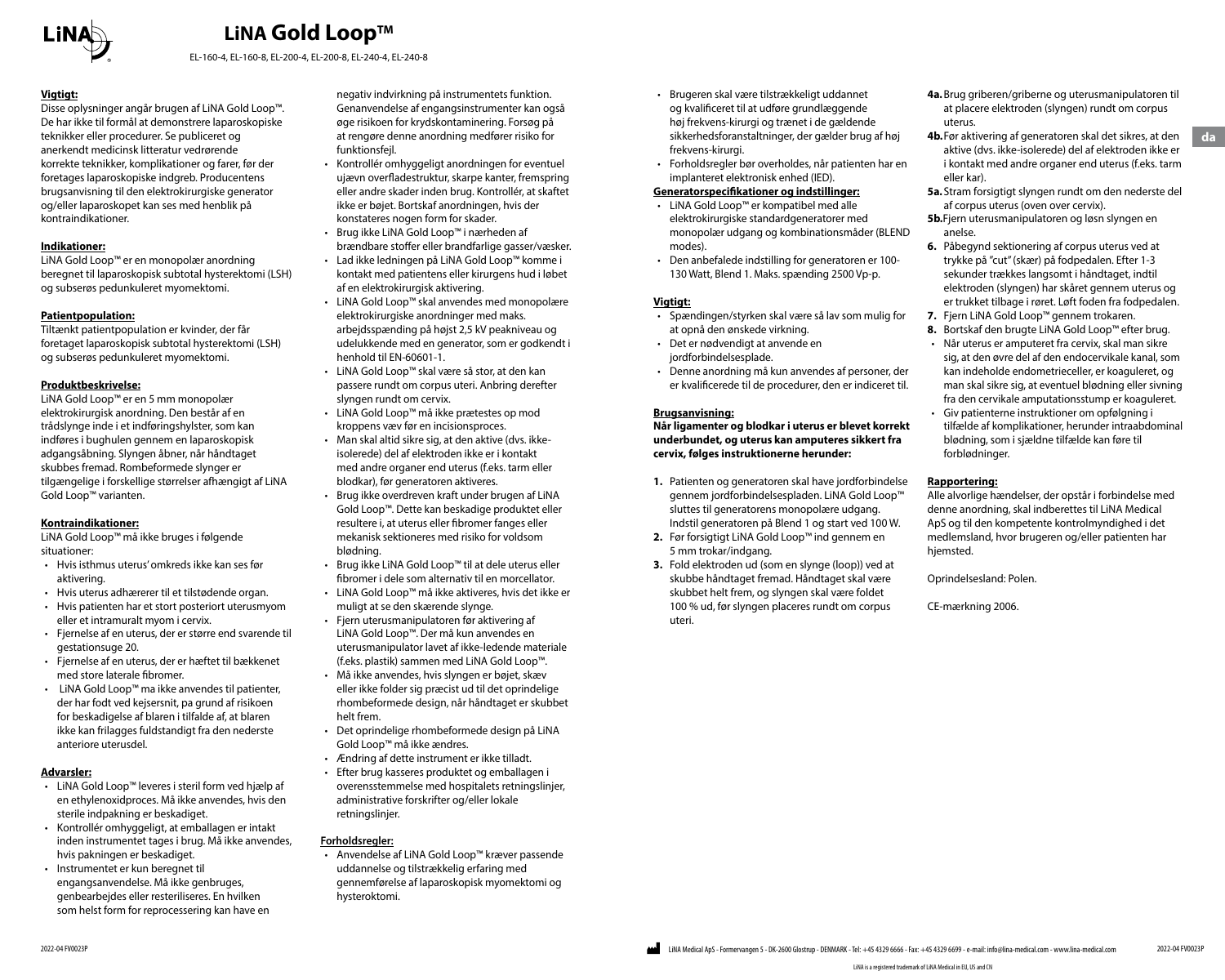

EL-160-4, EL-160-8, EL-200-4, EL-200-8, EL-240-4, EL-240-8

#### **Viktigt:**

Denna information gäller användningen av LiNA Gold Loop™. Den är inte avsedd att förklara laparoskopiska tekniker eller procedurer. Se publicerad och erkänd medicinsk litteratur för information om lämpliga tekniker, komplikationer och risker innan några laparoskopiska procedurer genomförs. Läs bruksanvisningen från tillverkaren av den elektrokirurgiska generatorn och/eller det laparoskop som ska användas för information om kontraindikationer.

#### **Avsedd användning:**

LiNA Gold Loop™ är en monopolär elektrokirurgisk enhet avsedd för avskärning och avlägsnande av mjukvävnad vid gynekologiska ingrepp som omfattar endoskopisk hysterektomi.

#### **Patientpopulation:**

Avsedd patientpopulation: är kvinnor som genomgår avskärning och avlägsnande av mjukvävnad vid gynekologiska ingrepp som omfattar endoskopisk hysterektomi.

#### **Produktbeskrivning:**

LiNA Gold Loop™ är ett 5 mm monopolärt elektrokirurgiskt instrument. Det består av en trådögla i en införingshylsa som kan sättas in i bukhålan genom en laparoskopisk åtkomstport. Öglan öppnas när handtaget trycks framåt. Romboidformad ögla finns tillgänglig i olika storlekar beroende på varianten av LiNA Gold Loop™.

#### **Kontraindikationer:**

LiNA Gold Loop™ får inte användas vid följande förhållanden:

- Om isthmus uteri (livmoderförträngningen) inte går att iaktta i hela sin omkrets före aktiveringen.
- Om uterus är sammanväxt med något närliggande organ.
- Om patienten har en tjock posterior uterusvägg eller cervixmyom.
- Avlägsnande av uterus som är större än vid graviditetsvecka 20.
- Avlägsnande av uterus som är fäst vid bäckenet med kraftiga laterala fibroider.
- LiNA Gold Loop™ ska inte användas pa patienter som genomgatt kejsarsnitt pa grund av risken för skada pa urinblasan i de fall urinblasan inte fullständigt kan fridissekeras fran det nedre, främre uterussegmentet.

#### **Varningar:**

- LiNA Gold Loop™ har steriliserats med etylenoxid och levereras steril. Använd inte instrumentet om sterilbarriären är bruten.
- Kontrollera noga förpackningen avseende skador innan användning. Använd inte produkten om förpackningen är skadad.
- Endast för engångsbruk. Får inte återanvändas, omarbetas eller omsteriliseras . Eventuell omarbetning kan hindra enhetens funktioner. Återbruk av enheter för engångsbruk kan även öka risken för korskontaminering. Försök att rengöra produkten leder till risk för funktionsstörning.
- Kontrollera produkten noga avseende tecken på oavsiktligt sträva ytor, skarpa kanter, utskjutningar eller andra skador innan du använder den. Kontrollera att skaftet inte är böjt. Kasta produkten om du ser några skador.
- Använd inte LiNA Gold Loop™ i närheten av brännbart material eller brännbara gaser/vätskor.
- Låt inte LiNA Gold Loop™s kabel komma i kontakt med patientens eller kirurgens hud under elektrokirurgisk aktivering.
- LiNA Gold Loop™ ska användas tillsammans med monopolära elektrokirurgiska enheter med maximalt operationsspänning inte överskridande 2,5 kV och endast med en generator godkänd enligt EN-60601-1.
- LiNA Gold Loop™ måste vara så stort att det går att föra runt livmoderkroppen. Placera därefter öglan runt cervix.
- LiNA Gold Loop™ får inte testas på kroppsvävnad innan den används i någon avskärningsprocedur.
- Kontrollera alltid att den aktiva (d.v.s. oisolerade) delen av elektroden inte är i kontakt med något annat organ än uterus (t.ex. tarmar eller blodkärl) innan du aktiverar generatorn.
- Använd inte alltför stor kraft när du använder LiNA Gold Loop™. Detta kan skada produkten eller leda till att uterus eller myoma fastnar eller skärs med risk för riklig blödning.
- Använd inte LiNA Gold Loop™ som ett alternativ till morcellering för att skära uterus eller myoma.
- Aktivera inte LiNA Gold Loop™ om du inte kan se den skärande öglan.
- Avlägsna uterusmanipulatorn innan du aktiverar LiNA Gold Loop™. Använd endast en uterusmanipulator av icke ledande material (t.ex. plast) tillsammans med LiNA Gold Loop™.
- Använd inte LiNA Gold Loop™ om öglan är böjd, snodd eller har fel form, eller om den inte öppnats helt till sin ursprungliga romboida form när handtaget förts så långt fram det går.
- Modifiera inte den ursprungliga romboida utformningen av LiNA Gold Loop™.
- Det är förbjudet att modifiera utrustningen.
- Efter användning ska produkt och förpackning
- kasseras i enlighet med gällande sjukhusregelverk, administrativa och/eller kommunala regelverk.

#### **Försiktighetsåtgärder:**

- LiNA Gold Loop™ får endast användas av personer med lämplig utbildning och erfarenheter med laparoskopisk myomektomi eller hysterektomi.
- Användaren måste vara utbildad och kompetent i grundläggande elektrokirurgi och de säkerhetsåtgärder som gäller för elektrokirurgi.

• Försiktighetsåtgärder ska vidtas när patienten har en implanterad elektronisk enhet.

#### **Specifikationer och inställningar för generatorn:**

- LiNA Gold Loop™ kan användas med alla elektrokirurgiska generatorer av standardtyp med monopolärt uttag och BLEND-funktioner.
- Rekommenderad inställning för generatorn är 100–130 Watt, Blend 1. Max. spänning 2 500 Vp-p.

#### **Viktigt:**

- Använd lägsta möjliga spänning/effekt som uppnår önskad verkan.
- Jordplatta måste användas.
- Denna utrustning får endast användas av personer med utbildning i de ingrepp den är avsedd för.

#### **Bruksanvisning:**

**När uterusligament och uteruskärl har ligerats och uterus på ett säkert sätt kan separeras från cervix fortsätter du enligt nedanstående instruktioner:**

- **1.** Fäst jordplattan på patienten och generatorn. Anslut LiNA Gold Loop™ till generatorns monopolära uttag. Ställ in generatorn på Blend 1 och starta på 100 Watt.
- **2.** För försiktigt in LiNA Gold Loop™ genom en 5 mm trokar/ingångshål.
- **3.** Frigör elektroden (öglan) genom att föra handtaget framåt. Handtaget måste ha förts fram så långt det går och öglan vara helt öppnad innan den placeras runt livmoderkroppen.
- **4a.**Använd tång/tänger och uterusmanipulatorn för att placera elektroden (öglan) runt livmoderkroppen.
- **4b.**Kontrollera alltid att den aktiva (d.v.s. oisolerade) delen av elektroden inte är i kontakt med något

annat organ än uterus (t.ex. tarmar eller blodkärl) innan du aktiverar generatorn.

- **5a.**Dra försiktigt åt öglan runt livmoderkroppens nedre del (ovanför cervix).
	- **5b.**Avlägsna uterusmanipulatorn och lossa något på öglans spänning.
	- **6.** Börja avskärningen av livmoderkroppen genom att trycka på "cut" (skär) på fotpedalen. Efter 1–3 sekunder drar du långsamt i handtaget tills elektroden (öglan) har skurit loss livmoderkroppen och är indragen i röret. Sluta trycka på fotpedalen.
	- **7.** Avlägsna LiNA Gold Loop™ genom trokaren.
- **8.** Kassera använd LiNA Gold Loop™ efter användningen.
- Kontrollera efter att uterus har lösgjorts från cervix att den proximala delen av endocervikalkanalen, som eventuellt kan innehålla endometrieceller, är koagulerad. Kontrollera också att eventuell blödning eller flytning från cervixstumpen är koagulerad.
- Ge patienten instruktioner om efterkontroller om komplikationer skulle tillstöta, t.ex. intraabdominell blödning som i sällsynta fall kan leda till att patienten förblöder.

#### **Rapportering:**

Alla allvarliga händelser som har inträffat i samband med enhetens användning ska rapporteras till LiNA Medical ApS och den behöriga tillsynsmyndigheten i det land där användaren och/eller patienten är etablerad.

Tillverkningsland: Polen.

CE-märkning 2006.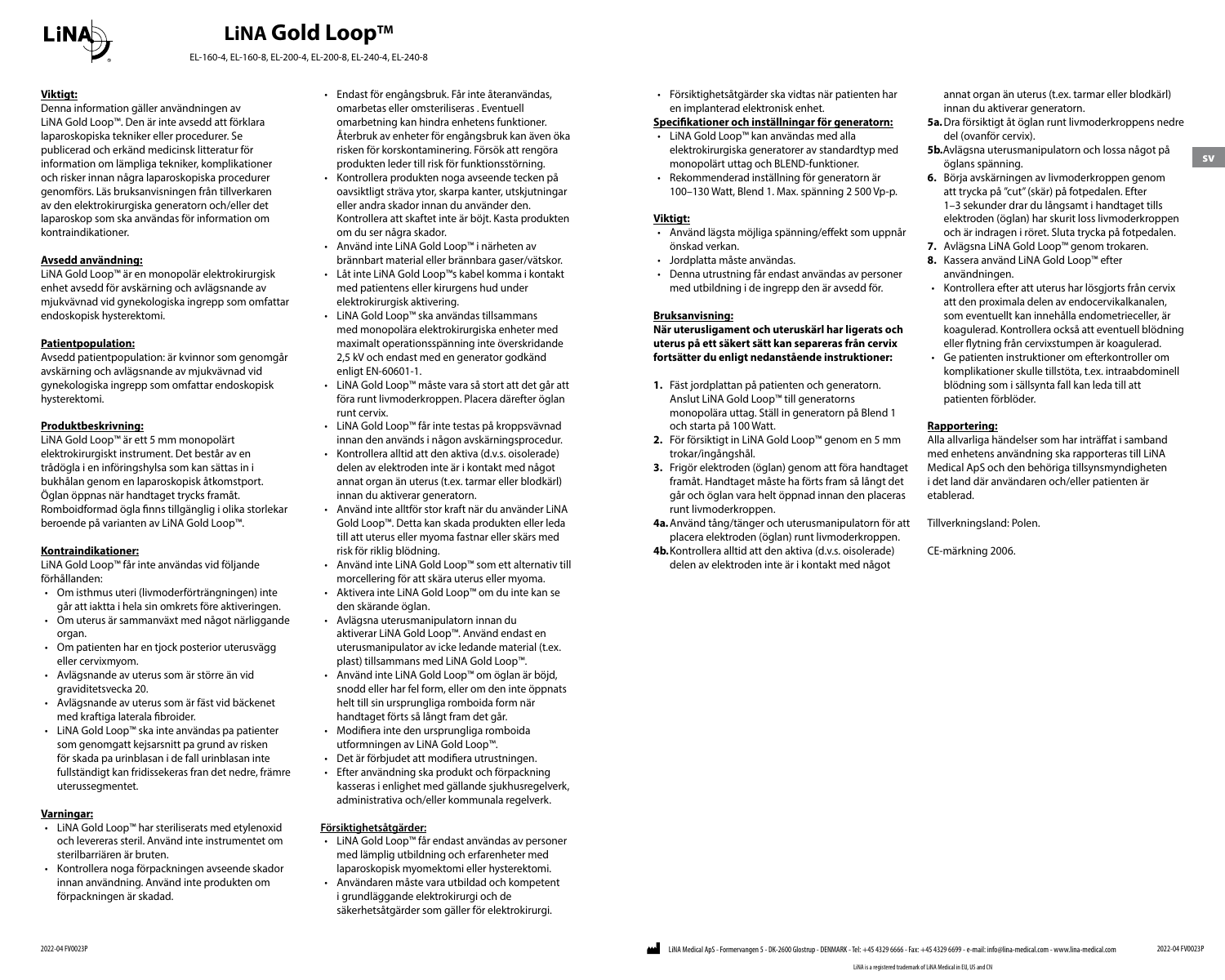

EL-160-4, EL-160-8, EL-200-4, EL-200-8, EL-240-4, EL-240-8

#### **Viktig:**

Denne informasjonen gjelder for bruk av LiNA Gold Loop™. Den er ikke beregnet på å demonstrere laparoskopiske teknikker eller inngrep. Egnede teknikker, komplikasjoner og farer er beskrevet i publisert og anerkjent medisinsk litteratur og bør gjennomgås før laparoskopi gjennomføres. Se bruksanvisningen fra produsenten av den elektrokirurgiske generatoren og/eller laparoskopet som skal brukes, for kontraindikasjoner.

#### **Tiltenkt bruk:**

LiNA Gold Loop™ er en monopolar anordning beregnet på laparoskopisk supracervikal hysterektomi (LSH) og myomektomi av subserøse, stilkede myomer.

#### **Pasientpopulasjon:**

Tiltenkt pasientpopulasjon er kvinner som gjennomgår laparoskopisk supracervikal hysterektomi (LSH) og myomektomi av subserøse, stilkede myomer.

#### **Produktbeskrivelse:**

LiNA Gold Loop™ er en 5 mm monopolar elektrokirurgisk anordning. Den består av en trådløkke inni en innførerhylse som kan settes inn i bukhulen via en laparoskopisk tilgangsport. Løkken åpnes når håndtaket skyves fremover. Rombeformet løkke er tilgjengelig i forskjellige størrelser, avhengig av LiNA Gold Loop™-varianten.

#### **Kontraindikasjoner:**

LiNA Gold Loop™ skal ikke brukes i følgende situasioner:

- Hvis omfanget til isthmus uteri ikke kan visualiseres før aktivering.
- Hvis livmoren sitter fast i tilstøtende organer.
- Hvis pasienten har et stort posteriort myom i livmoren eller myomer i livmorhalsveggen.
- Fjerning av livmor som er større enn i gestasjonsuke 20.
- Fjerning av livmor som er festet til bekkenet med store laterale leiomyomer.
- LiNA Gold Loop™ skal ikke brukes pa pasienter som har fodt med keisersnitt, pa grunn av faren for blareskade dersom blaren ikke kan dissekeres helt fra det nedre fremre livmorsegmentet.

#### **Advarsler:**

- LiNA Gold Loop™ blir levert steril, etter bruk av en etylenoksidprosess. Skal ikke brukes hvis den sterile forseglingen er skadet.
- Undersøk emballasjen nøye for skade før bruk. Skal ikke brukes dersom emballasjen er skadet.
- Kun til engangsbruk. Dette produktet skal ikke gjenbrukes, reprosesseres eller resteriliseres. Enhver reprosessering kan hindre funksjonene til denne anordningen. Gjenbruk av en anordning til engangsbruk kan også gi økt risiko for krysskontaminering. Forsøk på å rengjøre produktet fører til risiko for feilfunksjon.
- Kontroller anordningen nøye for utilsiktede grove overflater, skarpe kanter, utstikkere eller andre skader før bruk. Pass på at skaftet ikke bøyes. Kast produktet dersom du oppdager en skade.
- LiNA Gold Loop™ skal ikke brukes i nærvær av brennbare materialer eller brennbare gasser/ væsker.
- Pass på at kabelen til LiNA Gold Loop™ ikke kommer i kontakt med pasientens eller kirurgens hud mens elektrokirurgisk aktivering foregår.
- LiNA Gold Loop™ skal brukes med monopolare elektrokirurgiske enheter som har en maksimal driftsspenning som ikke overskrider enn maksimumsverdi på 2,5 kV, og kan kun brukes med en generator som overholder kravene i EN 60601-1.
- LiNA Gold Loop™ må være stor nok til å passere rundt livmorkroppen. Legg deretter løkken rundt livmorhalsen.
- LiNA Gold Loop™ skal ikke forhåndstestes opp mot kroppsvev før en skjæreprosess.
- Kontroller alltid at den aktive (dvs. uisolerte) delen av elektroden ikke er i kontakt med andre organer enn livmoren (f.eks. tarm eller kar) før generatoren aktiveres.
- Ikke bruk overdreven kraft når du bruker LiNA Gold Loop™. Dette kan skade produktet eller føre til sammenklemming og mekanisk seksjonering av livmoren eller myomet med fare for kraftig blødning.
- Ikke bruk LiNA Gold Loop™ til å skjære i livmor eller myom som et alternativ til morcellering.
- Ikke aktiver LiNA Gold Loop™ hvis skjæreløkken ikke kan visualiseres.
- Fjern livmormanipulatoren før du aktiverer LiNA Gold Loop™. Kun en livmormanipulator tilvirket av ikke-ledende materiale (f.eks. plast) må brukes med LiNA Gold Loop™.
- Skal ikke brukes hvis løkken er bøyd, vridd, misformet eller ikke brettes helt ut til den opprinnelige rombeformen når håndtaket er helt fremført.
- Ikke endre den opprinnelige rombeformen til LiNA Gold Loop™.
- Modifisering av dette utstyret er ikke tillatt.
- Etter bruk må produkt og emballasje kasseres i samsvar med sykehusets retningslinjer, administrative retningslinjer og/eller lokale offentlige retningslinjer.

#### **Forholdsregler:**

- Bruk av LiNA Gold Loop™ krever adekvat opplæring og erfaring for å kunne utføre laparoskopisk myomektomi og hysterektomi.
- Brukeren må være opplært og kompetent i det grunnleggende for høyfrekvenskirurgi og forholdsregler for sikkerhet ved bruk av
- høyfrekvenskirurgi. • Forholdsregler må tas når pasienten har elektroniske implantater.

#### **Generatorspesifikasjoner og -innstillinger:**

- LiNA Gold Loop™ er kompatibel med alle standard elektrokirurgiske generatorer med monopolar utgang og BLEND-modus.
- Anbefalt innstilling for generatoren er 100–130 W, Blend 1. Maks. spenning 2500 Vp-p.

#### **Viktig:**

- Hold spenningen/strømmen så lav som mulig for å oppnå ønsket effekt.
- Bruk av jordingsplate er nødvendig.
- Denne anordningen skal kun brukes av personer som er kvalifiserte innen prosedyrene den er indisert for.

#### **Bruksanvisning:**

**Etter at livmorligamentene og -karene er ligert på riktig måte og livmoren trygt kan amputeres fra livmorhalsen, følger du anvisningene nedenfor:**

- **1.** Fest jordingsplaten på pasienten og generatoren. Koble LiNA Gold Loop™ til generatorens monopolare utgang. Sett generatoren på Blend 1, og start ved 100 W.
- **2.** Før forsiktig inn LiNA Gold Loop™ gjennom en 5 mm trokar/inngang.
- **3.** Brett ut elektroden (løkken) ved å skyve håndtaket fremover. Håndtaket må føres helt framover og løkken brettes ut 100 % før løkken plasseres rundt livmorkroppen.
- **4a.**Bruk griperen (griperne) og livmormanipulatoren som hjelp til å plassere elektroden (løkken) rundt livmorkroppen.
- **4b.**Kontroller alltid at den aktive (dvs. uisolerte) delen av elektroden ikke er i kontakt med andre organer enn livmoren (f.eks. tarm eller kar), før generatoren aktiveres.
- **5a.**Stram løkken forsiktig rundt den nedre delen av livmorkroppen (over livmorhalsen).
- **5b.**Fjern livmormanipulatoren, og løsne litt på løkken.

**no**

- **6.** Begynn seksjonering av livmorkroppen ved å trykke ned «cut» (skjær) på fotpedalen. Etter 1–3 sekunder trekker du langsomt i håndtaket til elektroden (løkken) har skåret gjennom livmorkroppen og er trukket tilbake i røret. Slipp opp fotpedalen.
- **7.** Ta ut LiNA Gold Loop™ gjennom trokaren.
- **8.** Kast den brukte LiNA Gold Loop™ etter bruk.
- Etter at livmoren er amputert fra livmorhalsen, må du kontrollere at den proksimale delen av den endocervikale kanalen som kan inneholde endometrieceller, er koagulert, og at eventuell blødning eller utflod fra den cervikale stumpen er koagulert.
- Gi instruksjoner for oppfølging til pasienter i tilfelle det oppstår komplikasjoner, medregnet intraabdominal blødning, som i sjeldne tilfeller kan føre til blødning med dødelig utfall.

#### **Rapportering:**

Alle alvorlige hendelser som har oppstått i forbindelse med anordningen, skal rapporteres til LiNA Medical ApS og aktuelle myndigheter i landet brukeren og/eller pasienten tilhører.

Opprinnelsesland: Polen.

CE-merke 2006.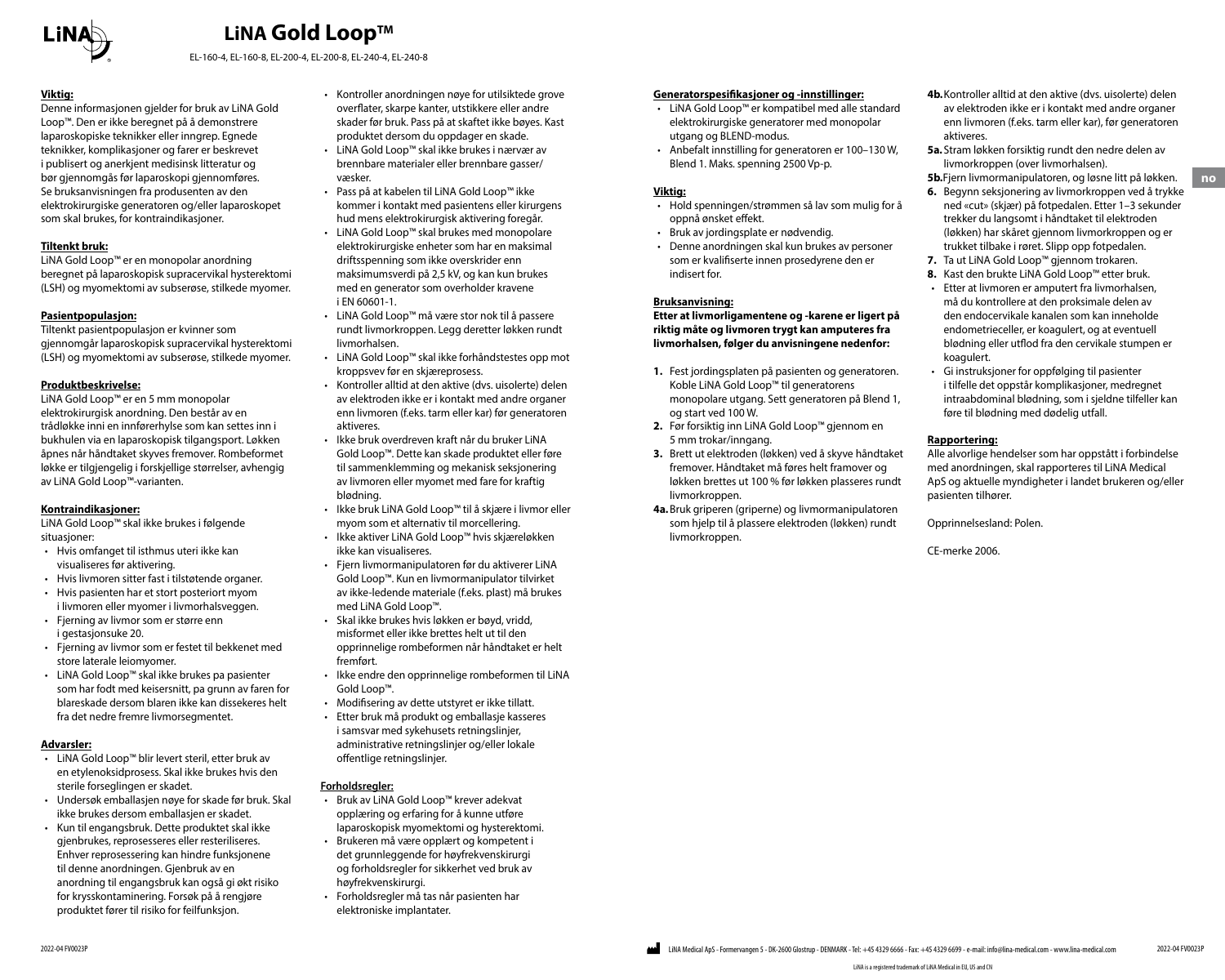

EL-160-4, EL-160-8, EL-200-4, EL-200-8, EL-240-4, EL-240-8

#### **Tärkeää:**

Nämä tiedot koskevat vain LiNA Gold Loop™ -laitteen käyttöä. Tietojen tarkoituksena ei ole esitellä laparoskopiatekniikoita tai -toimenpiteitä. Tarkista asianmukaiset tekniikat, komplikaatiot ja riskit tunnustetuista lääketieteellisistä julkaisuista ennen laparoskooppisiin toimenpiteisiin ryhtymistä. Tarkista vasta-aiheet käytettävän sähkökirurgisen generaattorin ja/tai laparoskoopin valmistajan toimittamista käyttöohjeista.

#### **Käyttötarkoitus:**

LiNA Gold Loop™ on yksinapainen laite, joka on tarkoitettu laparoskooppiseen supraservikaaliseen hysterektomiaan (LSH) ja varrellisten subseroosien myoomien poistoon.

#### **Potilasryhmä:**

Tarkoitettuun potilasryhmään kuuluvat naiset, joille tehdään laparoskooppinen supraservikaalinen hysterektomia (LSH) tai varrellisten subseroosien myoomien poisto.

#### **Tuotekuvaus:**

LiNA Gold Loop™ on läpimitaltaan 5 mm:n yksinapainen sähkökirurginen laite. Se koostuu sisäänvientihokin sisällä olevasta johdinsilmukasta, joka voidaan viedä vatsaonteloon laparoskopiaportin kautta. Silmukka avautuu, kun laitteen kahvaa työnnetään eteenpäin. Vinokaiteen muotoinen silmukka on saatavissa eri kokoina LiNA Gold Loop™ -laitteen version mukaan.

#### **Vasta-aiheet:**

LiNA Gold Loop™ -laitetta ei saa käyttää seuraavissa tilanteissa:

- Kohdunsolan koko ympärystä ei voida visualisoida ennen laitteen aktivoimista.
- Kohtu on kiinnittynyt viereisiin elimiin.
- Potilaalla on suuri posteriorinen kohdun myooma tai kohdunkaulan seinämän myoomia.
- Raskausviikon 20 kohtua laajemman kohdun poisto.
- Kookkailla lateraalisilla fibroideilla lantioon kiinnittyneen kohdun poisto.
- LiNA Gold Loop™ -laitetta ei saa käyttää potilailla, joille on tehty keisarinleikkaus, sillä on olemassa virtsarakon vahingoittumisen vaara, jos virtsarakkoa ei voi irrottaa kokonaan kohdun alemmasta anteriorisesta osasta.

#### **Varoitukset:**

- LiNA Gold Loop™ toimitetaan etyleenioksidilla steriloituna. Laitetta ei saa käyttää, jos steriili suoja on vaurioitunut.
- Tarkista pakkaus ennen käyttöä huolellisesti vaurioiden varalta. Laitetta ei saa käyttää, jos pakkaus on vaurioitunut.
- Laite on kertakäyttöinen. Laitetta ei saa käyttää, käsitellä tai steriloida uudelleen. Uudelleenkäsittely

voi haitata laitteen toimintaa. Kertakäyttöisten laitteiden uudelleenkäyttö voi myös lisätä ristikontaminaation riskiä. Älä yritä puhdistaa laitetta, sillä se voi aiheuttaa toimintahäiriön.

- Tarkista laite huolellisesti mahdollisten karheiden pintojen, terävien reunojen, ulkonevien osien tai muiden vaurioiden varalta. Varmista, ettei akseli ole vääntynyt. Hävitä tuote, jos havaitset vaurion.
- LiNA Gold Loop™ -laitetta ei saa käyttää samassa tilassa tulenarkojen materiaalien, kaasujen tai nesteiden kanssa.
- LiNA Gold Loop™ -laitteen johto ei saa koskettaa potilaan tai kirurgin ihoa sähkökirurgisen käytön aikana.
- LiNA Gold Loop™ -laitetta tulee käyttää yksinapaisten sähkökirurgisten laitteiden kanssa, korkeintaan 2,5 kV:n käyttöjännitteellä ja ainoastaan EN-60601-1-standardin mukaisesti hyväksytyn generaattorin kanssa.
- LiNA Gold Loop™ -laitteen silmukan on oltava riittävän suuri, jotta se yltää kohdun runko-osan ympäri. Pujota silmukka kohdunkaulan ympärille.
- LiNA Gold Loop™ -laitetta ei saa testata kehon kudosta vasten ennen leikkaamista.
- Ennen generaattorin aktivoimista tarkista aina, että elektrodin aktiivinen (eli eristämätön) osa ei kosketa muita elimiä kuin kohtua (esimerkiksi suolta tai verisuonta).
- Älä käytä liiallista voimaa LiNA Gold Loop™ -laitteen käytön aikana. Se voisi vahingoittaa laitetta tai aiheuttaa kohdun tai myooman juuttumisen kiinni laitteeseen ja mekaanisen leikkautumisen, jolloin vaarana on liian runsas verenvuoto.
- Älä käytä LiNA Gold Loop™ -laitetta kohdun tai myooman viipalointiin morselloinnin sijasta.
- Älä aktivoi LiNA Gold Loop™ -laitetta, jos leikkaavaa silmukkaa ei ole mahdollista visualisoida.
- Poista kohdun manipulaattori ennen LiNA Gold Loop™ -laitteen aktivoimista. LiNA Gold Loop™ -laitteen kanssa tulee käyttää vain sähköä johtamattomasta aineesta (esimerkiksi muovista) valmistettua manipulaattoria.
- Älä käytä laitetta, jos silmukka on taipunut tai vääntynyt, sen muoto on muuttunut tai se ei avaudu kokonaan alkuperäiseen vinokaiteen muotoon, kun laitteen kahva työnnetään ääriasentoon eteen.
- LiNA Gold Loop™ -laitteen alkuperäistä vinokaiteen muotoa ei saa muuttaa
- Laitetta ei saa muunnella.
- Hävitä tuote ja pakkaus käytön jälkeen sairaalan käytännön, viranomaisvaatimusten ja/tai kansallisen lainsäädännön mukaisesti.

#### **Varotoimet:**

• LiNA Gold Loop™ -laitteen käyttö edellyttää asianmukaista koulutusta sekä kokemusta laparoskooppisen myomektomian ja hysteroktomian suorittamisesta.

- Käyttäjän on oltava asianmukaisesti koulutettu sekä perehtynyt HF-kirurgian perusteisiin ja varotoimiin, jotka liittyvät HF-kirurgian käyttöön.
- Asianmukaisiin varotoimiin tulee ryhtyä, jos asiakkaalla on implantoitu elektroninen laite (IED).

#### **Generaattorin tekniset tiedot ja asetukset:**

- LiNA Gold Loop™ on yhteensopiva kaikkien sähkökirurgiassa käytettävien, yksinapaisella lähdöllä ja BLEND-tiloilla varustettujen vakiogeneraattorien kanssa.
- Generaattorin suositeltava asetus on 100–130 wattia, Blend 1. Suurin jännite 2 500 Vp-p.

#### **Tärkeää:**

- Pidä jännite/virta mahdollisimman alhaisena haluttujen tulosten saavuttamiseksi.
- Maadoituslevyä on käytettävä.
- Tätä laitetta saavat käyttää vain henkilöt, joilla on pätevyys laitteen käyttöaiheiden mukaisten toimenpiteiden suorittamiseen.

#### **Käyttöohje:**

**Kun kohdun ligamentit ja suonet on sidottu oikein ja kohtu voidaan turvallisesti amputoida kohdunkaulasta, noudata seuraavia ohjeita:**

- **1.** Liitä maadoituslevy potilaaseen ja generaattoriin. Kytke LiNA Gold Loop™ generaattorin yksinapaiseen lähtöön. Aseta generaattori Blend 1 -tilaan ja aloita käyttö 100 watin teholla.
- **2.** Työnnä LiNA Gold Loop™ varovaisesti 5 mm:n troakaarin/sisäänviennin läpi.
- **3.** Taita elektrodi (silmukka) auki työntämällä kahvaa eteenpäin. Kahva on työnnettävä eteenpäin ääriasentoon ja silmukka on avattava kokonaan ennen sen asettamista kohdun rungon ympärille.
- **4a.**Aseta elektrodi (silmukka) kohdun rungon ympärille tarraimien ja kohdun manipulaattorin avulla.
- **4b.**Varmista aina ennen generaattorin aktivoimista, että elektrodin aktiivinen (eli eristämätön) osa ei kosketa muita elimiä kuin kohtua (esim. suolta tai verisuonta).
- **5a.**Kiristä silmukka varovasti kohdun rungon alaosan ympärille (kohdunkaulan yläpuolelle).
- **5b.**Poista kohdun manipulaattori ja löysää silmukkaa hieman.
- **6.** Aloita kohdun rungon leikkaaminen painamalla cut (leikkaus) -poljinta. 1–3 sekunnin kuluttua vedä kahvaa hitaasti, kunnes elektrodi (silmukka) on leikannut kohdun rungon ja vetäytynyt putken sisään. Lopeta polkimen painaminen.
- **7.** Poista LiNA Gold Loop™ troakaarin läpi.
- **8.** Hävitä käytetty LiNA Gold Loop™ käytön jälkeen.
- Kun kohtu on amputoitu kohdunkaulasta, varmista, että mahdollisesti endometriumsoluja sisältävä kohdunkaulakanavan proksimaalinen osa on koaguloitunut. Varmista, että kaikki kohdunkaulan tyngän verenvuoto tai eritys on koaguloitunut.
- Anna potilaalle seurantaohjeet komplikaatioiden varalta, kuten vatsaontelon sisäisen verenvuodon, joka voi harvinaisissa tapauksissa olla voimakasta.

#### **Raportointi:**

Kaikki laitteeseen liittyvät vakavat vaaratilanteet on ilmoitettava LiNA Medical ApS:lle ja sen maan toimivaltaiselle sääntelyviranomaiselle, jossa käyttäjä ja/tai potilas asuu.

Valmistusmaa: Puola.

CE-merkintä 2006.

LiNA is a registered trademark of LiNA Medical in EU, US and CN

**fi**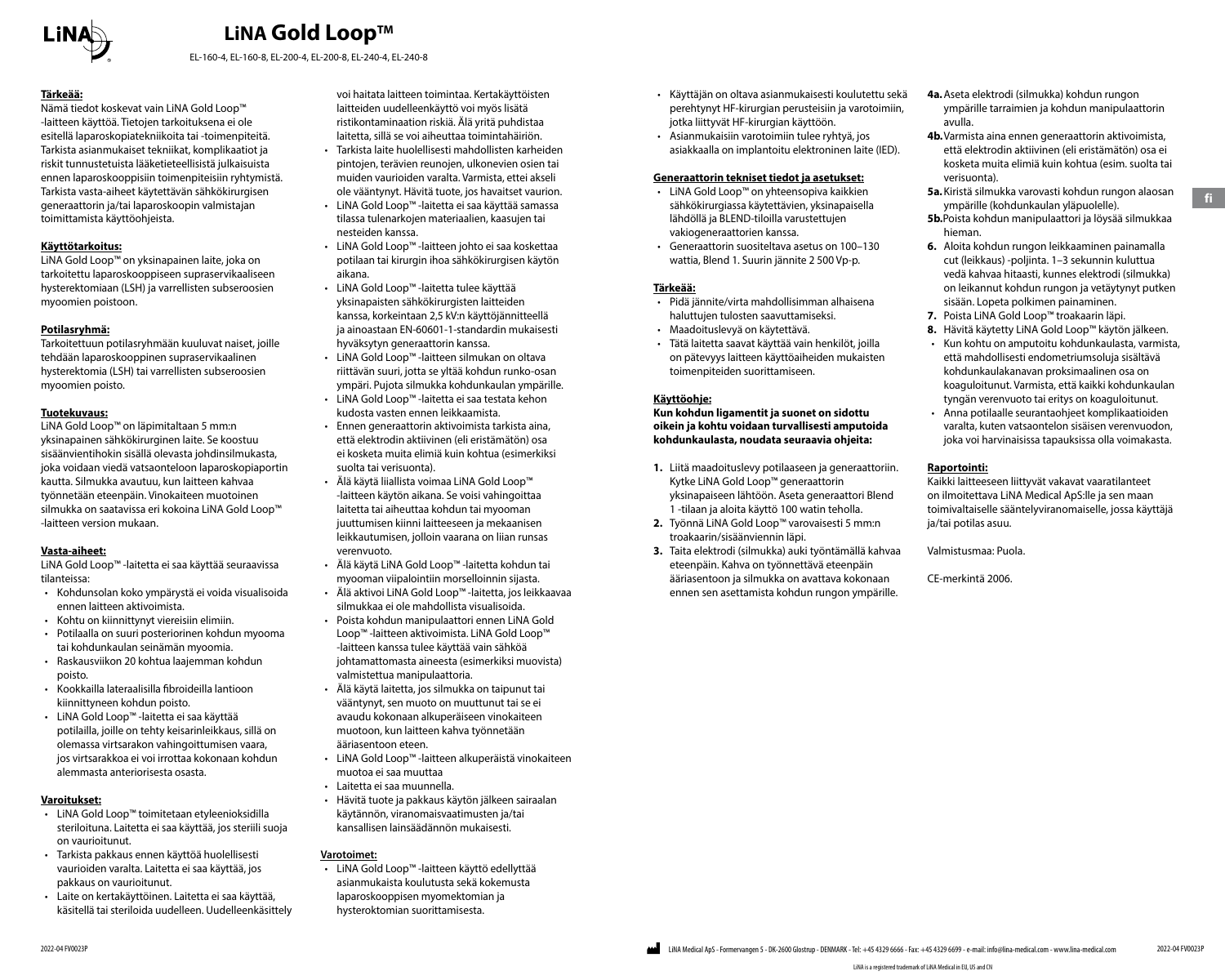

EL-160-4, EL-160-8, EL-200-4, EL-200-8, EL-240-4, EL-240-8

#### **Wichtig:**

Diese Information dient zur Erläuterung der Verwendung der LiNA Gold Loop™. Sie dient nicht dazu, laparoskopische Techniken oder Verfahren zu zeigen. Bevor Sie ein laparoskopisches Verfahren durchführen, konsultieren Sie bitte veröffentlichte und anerkannte medizinische Literatur in Bezug auf geeignete Techniken, Komplikationen und Risiken. Kontraindikationen sind in der vom Hersteller des elektrochirurgischen Generators und/oder Laparoskops bereitgestellten Gebrauchsanweisung aufgeführt.

#### **Verwendungszweck:**

Bei der LiNA Gold Loop™ handelt es sich um ein monopolares Gerät für den Einsatz bei laparoskopischer supracervikaler Hysterektomie (LSH) und der Entfernung von subserösen gestielten Myomen.

#### **Patientenpopulation:**

Bei der vorgesehenen Patientenpopulation handelt es sich um Patientinnen, bei denen eine laparoskopische supracervikale Hysterektomie (LSH) oder eine Entfernung von gestielten subserösen Myomen durchgeführt wird.

#### **Produktbeschreibung:**

Bei der LiNA Gold Loop™ handelt es sich um ein monopolares elektrochirurgisches Gerät mit einem Durchmesser von 5 mm. Sie besteht aus einer Drahtschlinge im Inneren eines Einführschafts, welcher durch einen Hauteinschnitt in die Bauchhöhle eingeführt werden kann. Die Schlinge öffnet sich, wenn der Griff nach vorne gedrückt wird. Die Schlinge ist rautenförmig gestaltet und in verschiedenen Größen erhältlich, abhängig von der jeweiligen Ausführung der LiNA Gold Loop™.

#### **Kontraindikationen:**

Die Verwendung der LiNA Gold Loop™ ist in den folgenden Situationen nicht zulässig:

- Wenn die bildgebende Darstellung des Isthmus uteri vor der Aktivierung nicht möglich ist
- Wenn der Uterus mit benachbarten Organen verwachsen ist
- Bei Patientinnen mit großem Myom an der hinteren Uterus- oder Cervixwand
- Bei der Entfernung eines Uterus größer als in der 20. Schwangerschaftswoche
- Bei der Entfernung eines Uterus, der an der Verbindung zum Becken große laterale Myome aufweist.
- Bei Patientinnen mit zurückliegendem Kaiserschnitt darf die LiNA Gold Loop™ nicht verwendet werden, da das Risiko einer Blasenverletzung besteht, wenn die Blase nicht vollständig vom unteren vorderen Uterusabschnitt getrennt werden kann.

#### **Warnhinweise:**

- Die LiNA Gold Loop™ wird durch eine Ethylenoxidbehandlung sterilisiert und steril geliefert. Verwenden Sie das Gerät nicht, wenn die Sterilbarriere beschädigt ist.
- Untersuchen Sie die Verpackung vor der Verwendung sorgfältig auf Beschädigungen. Benutzen Sie das Gerät nicht, wenn die Verpackung Beschädigungen aufweist.
- Nur für die einmalige Verwendung. Das Gerät darf nicht erneut verwendet, wiederaufbereitet oder erneut sterilisiert werden. Jegliche Wiederaufbereitung kann die Funktionen des Geräts beeinträchtigen. Die Wiederverwendung von Instrumenten zum Einmalgebrauch kann zudem das Risiko von Kreuzkontaminationen erhöhen. Das Reinigen des Geräts kann zu möglichen Fehlfunktionen führen.
- Prüfen Sie das Gerät vor Benutzung sorgfältig auf unbeabsichtigte raue Oberflächen, scharfe Kanten, hervorstehende Teile oder andere Beschädigungen. Stellen Sie sicher, dass der Schaft nicht verbogen ist. Entsorgen Sie das Gerät, wenn Sie irgendwelche Beschädigungen entdecken.
- Benutzen Sie die LiNA Gold Loop™ nicht, wenn Sie sich in der Nähe von entflammbaren Materialien oder entzündlichen Gasen/Flüssigkeiten aufhalten.
- Achten Sie darauf, dass das Kabel der LiNA Gold Loop™ während der elektrochirurgischen Verwendung nicht die Haut des Patienten oder des Chirurgen berührt.
- Die LiNA Gold Loop™ ist zusammen mit monopolaren elektrochirurgischen Geräten mit einer maximalen Betriebsspannung, die einen Scheitelwert von 2,5 kV nicht überschreitet, einzusetzen und darf ausschließlich mit einem Generator, der gemäß EN-60601-1 zugelassen ist, verwendet werden.
- Die LiNA Gold Loop™ muss groß genug sein, um um den Uteruskörper herum zu passen. Die Schlinge anschließend um die Cervix legen.
- Die LiNA Gold Loop™ darf vor dem Schneiden nicht an Körpergewebe getestet werden.
- Vor dem Einschalten des Generators ist immer zu kontrollieren, dass der aktive (d. h. nicht isolierte) Teil der Elektrode nicht mit einem anderen Organ als dem Uterus (z. B. dem Darm oder einem Blutgefäß) in Kontakt ist.
- Wenden Sie bei der Verwendung der LiNA Gold Loop™ keine übermäßige Kraft auf. Dies könnte zu Beschädigungen am Produkt oder zum Einklemmen und mechanischen Abtrennen des Uterus oder Myoms mit dem Risiko von übermäßiger Blutung führen.
- Verwenden Sie die LiNA Gold Loop™ nicht als eine Alternative zur Morcellation zum Schneiden von Uterus oder Myomen.
- Die LiNA Gold Loop™ darf nur eingeschaltet werden, wenn die Schneidschlinge sichtbar dargestellt werden kann.
- Der Uterusmanipulator ist vor dem Einschalten der LiNA Gold Loop™ zu entfernen. Nur ein Uterusmanipulator aus nicht leitendem Material (z. B. Kunststoff) darf zusammen mit der LiNA Gold Loop™ verwendet werden.
- Nicht verwenden, wenn die Schlinge verbogen, verdreht oder verformt ist oder sich bei vollständigem Vorschieben des Griffs nicht vollständig in ihrer ursprünglichen rautenförmigen Gestaltung öffnet.
- Die ursprüngliche rautenförmige Gestaltung der LiNA Gold Loop™ darf nicht verändert werden.
- Eine Modifikation des Geräts ist nicht erlaubt. • Nach der Verwendung sind Produkt und
- Verpackung gemäß den Vorschriften des Krankenhauses und/oder den jeweiligen behördlichen oder gesetzlichen Bestimmungen zu entsorgen.

#### **Vorsichtsmaßnahmen:**

- Die Verwendung der LiNA Gold Loop™ erfordert eine entsprechende Ausbildung und Erfahrung bei der Durchführung laparoskopischer Myomektomie und Hysterektomie.
- Der Benutzer muss geschult und erfahren in den Grundlagen der HF-Chirurgie sein und die Sicherheitsvorkehrungen kennen, die bei der HF-Chirurgie von Bedeutung sind.
- Bei einem Patienten mit einem elektronischen Implantat (IED) sollten Vorsichtsmaßnahmen getroffen werden.

#### **Technische Daten und Einstellungen des Generators:**

- Die LiNA Gold Loop™ ist mit allen üblichen elektrochirurgischen Generatoren mit monopolarem Ausgang und BLEND-Modi kompatibel.
- Die empfohlene Einstellung des Generators beträgt: 100–130 W, Blend 1. Höchstspannung 2500 Vss

#### **Wichtig:**

- Halten Sie die Spannung / den Strom so niedrig wie zur Erzielung des gewünschten Effekts möglich ist.
- Eine Neutralelektrode ist erforderlich.
- Das Gerät darf nur von Personen verwendet werden, die über die erforderlichen Qualifikationen für das jeweilige Verfahren verfügen.

#### **Anweisungen für den Gebrauch:**

**Wenn Uterusbänder und -gefäße korrekt ligiert wurden und der Uterus sicher von der Cervix abgetrennt werden kann, ist wie folgt vorzugehen:**

- **1.** Die Neutralelektrode mit der Patientin und dem Generator verbinden. Die LiNA Gold Loop™ an den monopolaren Ausgang des Generators anschließen. Den Generator auf Blend 1 einstellen und bei 100 W beginnen.
- **2.** Die LiNA Gold Loop™ vorsichtig durch eine(n) 5-mm-Trokar/Einführung einführen.
- **3.** Die Elektrode (Schlinge) durch Vorschieben des Griffs öffnen. Der Griff muss ganz vorgeschoben und die Schlinge vollständig geöffnet sein, ehe die Schlinge um den Uteruskörper gelegt wird.
- **4a.**Die Elektrode (Schlinge) mithilfe von einem oder mehreren Greifern und dem Uterusmanipulator ordnungsgemäß um den Uteruskörper legen.
- **4b.**Vor dem Einschalten des Generators ist immer zu kontrollieren, dass der aktive (d. h. nicht isolierte) Teil der Elektrode nicht mit einem anderen Organ als dem Uterus (z. B. dem Darm oder einem Blutgefäß) in Kontakt ist.
- **5a.**Die Schlinge vorsichtig um den unteren Teil des Uteruskörpers (oberhalb der Cervix) anziehen.
- **5b.**Den Uterusmanipulator entfernen und die Spannung der Schlinge etwas lockern.
- **6.** Abtrennen des Uteruskörpers durch Betätigen von "Cut" (Schneiden) am Fußpedal einleiten. Nach 1–3 Sekunden den Griff langsam zurückziehen, bis die Elektrode (Schlinge) den Uteruskörper durchtrennt hat und wieder im Inneren des Hohlkörpers ist. Fußpedal loslassen.
- **7.** Die LiNA Gold Loop™ durch den Trokar entfernen.
- **8.** Die LiNA Gold Loop™ nach der Verwendung entsorgen.
- Nach Abtrennen des Uterus von der Cervix ist sicherzustellen, dass der proximale Abschnitt des Gebärmutterhalskanals, der Endometriumzellen enthalten kann, verschlossen wird und dass ggf. auftretende starke oder schwache Blutungen am Cervixstumpf gestoppt werden.
- Die Patientin über die Nachsorge im Falle von Komplikationen wie intraabdominalen Blutungen, die in seltenen Fällen zu Exsanguination führen können, aufklären.

#### **Berichterstattung:**

Jede im Zusammenhang mit dem Gerät aufgetretene gravierende Störung sollte LiNA Medical ApS und der zuständigen Regulierungsbehörde des Landes, in welchem der Anwender und/oder Patient ansässig ist, gemeldet werden.

Herstellungsland: Polen.

CE-Kennzeichnung 2006.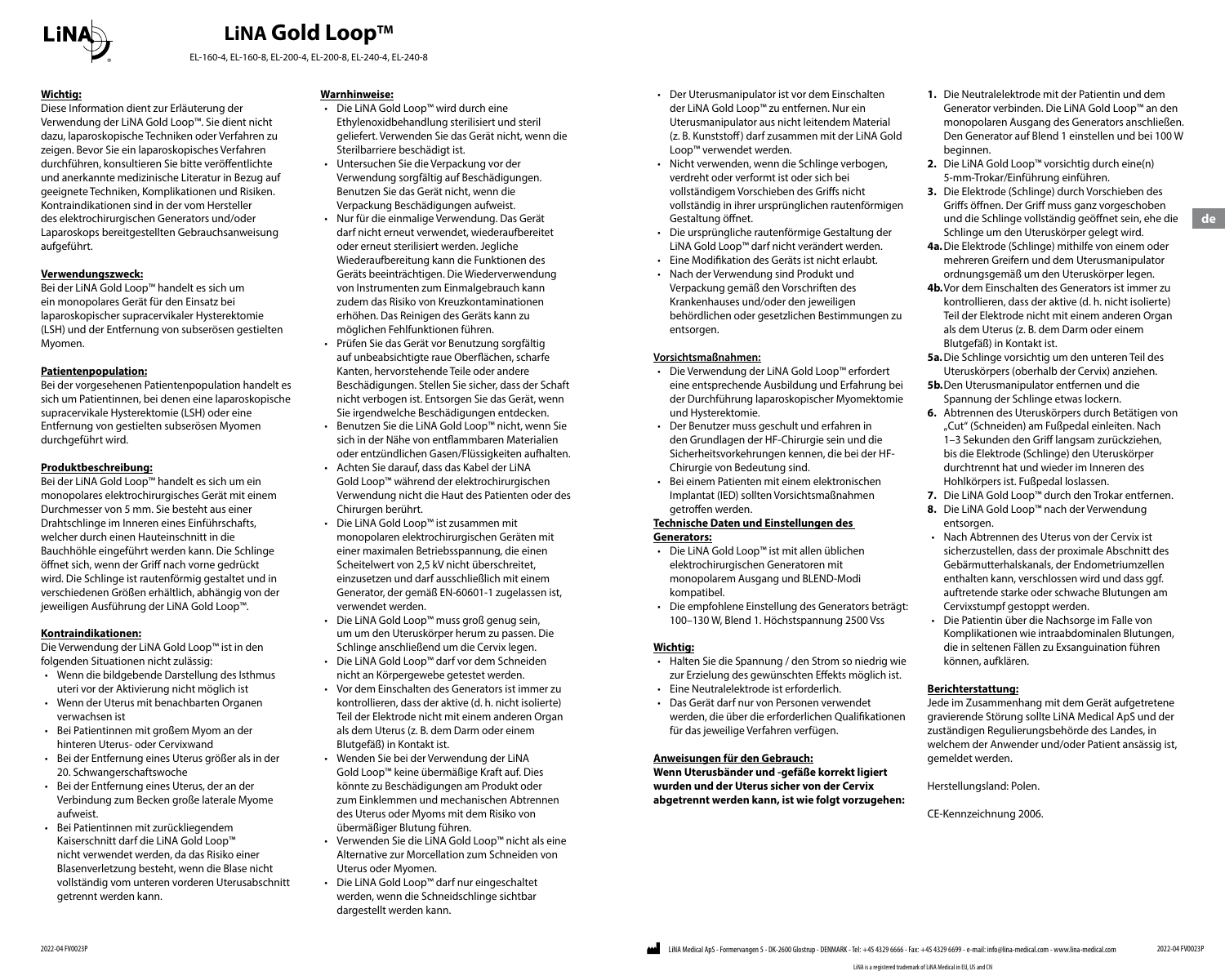

EL-160-4, EL-160-8, EL-200-4, EL-200-8, EL-240-4, EL-240-8

#### **Belangrijk:**

Deze informatie wordt verstrekt voor het gebruik van de LiNA Gold Loop™. Deze informatie vormt geen demonstratie van laparoscopische technieken of procedures. Raadpleeg gepubliceerde en erkende medische literatuur vóór aanvang van elke laparoscopische procedure om op de hoogte te zijn van de juiste technieken, complicaties en gevaren. Raadpleeg de gebruiksaanwijzing van de fabrikant van de elektrochirurgische generator en/ of laparoscoop die u gaat gebruiken, in verband met contra-indicaties.

#### **Beoogd gebruik**

De LiNA Gold Loop™ is een monopolair instrument dat is bestemd voor laparoscopische supracervicale hysterectomie (LSH) en subserosale gesteelde myomectomie.

#### **Patiëntpopulatie:**

De beoogde patiëntpopulatie bestaat uit vrouwen die een laparoscopische supracervicale hysterectomie (LSH) en subserosale gesteelde myomectomie ondergaan.

#### **Productomschrijving:**

De LiNA Gold Loop™ is een monopolair elektrochirurgisch hulpmiddel van 5 mm. Het bestaat uit een draadlus in een inbrengschacht die via een laparoscopische toegangspoort in de buikholte ingebracht kan worden. De lus wordt geopend wanneer het handvat naar voren wordt geduwd. De ruitvormige lus is beschikbaar in verschillende grootten, afhankelijk van de LiNA Gold Loop™-variant.

#### **Contra-indicaties:**

Gebruik de LiNA Gold Loop™ niet in de volgende situaties:

- Als de istmus van de uterus niet zichtbaar is voordat u het instrument inschakelt.
- Als de uterus verkleefd is aan omliggende organen.
- Als de patiënt grote myomen in de posterieure uterus- of cervixwand heeft.
- Verwijdering van een uterus die groter is dan bij een zwangerschap in de 20e week.
- Verwijdering van de uterus die met grote laterale fibromen aan het bekken vastzit.
- De LiNA Gold Loop™ mag niet worden gebruikt bij patiënten die een keizersnede hebben ondergaan vanwege het risico op letsel aan de blaas, als de blaas niet volledig kan worden gescheiden van het onderste deel van de baarmoeder.

#### **Waarschuwingen:**

• De LiNA Gold Loop™ wordt gesteriliseerd met ethyleenoxide en wordt steriel geleverd. Gebruik het hulpmiddel niet als de steriele verpakking is beschadigd.

- Controleer de verpakking zorgvuldig op schade voorafgaand aan gebruik. Gebruik het hulpmiddel niet als de verpakking is beschadigd.
- Uitsluitend voor eenmalig gebruik. U mag dit hulpmiddel niet hergebruiken, herverwerken op opnieuw steriliseren. Door het hulpmiddel te herverwerken, kunnen de functies van het hulpmiddel defect raken. Hergebruik van hulpmiddelen voor eenmalig gebruik kan ook leiden tot een hoger risico op kruisbesmetting. Pogingen om het hulpmiddel te reinigen, leiden tot verslechterde prestaties van het hulpmiddel.
- Controleer het apparaat grondig op mogelijk ruwe oppervlakken, scherpe randen, uitsteeksels of andere schade voordat u het in gebruik neemt. Controleer of de grijper niet gebogen is. Werp het product weg, als u schade hebt opgemerkt.
- Gebruik de LiNA Gold Loop™ niet in de buurt van ontvlambare materialen, gassen of vloeistoffen.
- Zorg ervoor dat de kabel van de LiNA Gold Loop™ tijdens de activatie van elektrochirurgische apparatuur niet in contact komt met de huid van de patiënt of de chirurg.
- De LiNA Gold Loop™ dient te worden gebruikt met monopolaire elektrochirurgische eenheden met een maximale bedrijfsspanning van 2,5 kV en mag alleen worden gebruikt met een generator die voldoet aan de norm EN-60601-1.
- De LiNA Gold Loop™ moet zo groot zijn dat hij rond het baarmoederlichaam past. Breng de lus vervolgens rond de cervix aan.
- De LiNA Gold Loop™ mag niet voorafgaand aan een snijprocedure op lichaamsweefsel worden getest.
- Controleer altijd voordat u de generator aanzet of het actieve (d.w.z. niet-geïsoleerde) deel van de elektrode niet in contact komt met andere organen dan de uterus (bijv. darmen of bloedvaten).
- Oefen geen overmatige kracht uit terwijl u de LiNA Gold Loop™ gebruikt. Dit kan het product beschadigen of leiden tot het afknellen en afsnijden van de baarmoeder of myoom met risico op overmatige bloeding.
- Gebruik de LiNA Gold Loop™ niet voor het verwijderen van weefsel of myomen uit de baarmoeder als alternatief voor morcellatie.
- Zet de LiNA Gold Loop™ niet aan als u de snijlus niet zichtbaar kunt maken.
- Verwijder de uterusmanipulator voordat u de LiNA Gold Loop™ inschakelt. Alleen uterusmanipulators van niet-geleidend materiaal (bijv. kunststof) mogen in combinatie met de LiNA Gold Loop™ worden gebruikt.
- Niet gebruiken als de lus vervormd of gedraaid is of niet volledig tot de oorspronkelijke ruitvorm uitvouwt als het handvat volledig naar voren is geschoven.
- Pas het oorspronkelijke ruitvormige ontwerp van de LiNA Gold Loop™ niet aan.
- Er mogen geen wijzigingen aan deze apparatuur worden aangebracht.
- Het product en de verpakking dienen na gebruik te worden afgevoerd overeenkomstig het beleid van het ziekenhuis en administratieve en/of lokale overheden.

#### **Voorzorgsmaatregelen:**

- Het gebruik van de LiNA Gold Loop™ vereist adequate training alsmede ervaring met het uitvoeren van laparoscopische myomectomieën en hysterectomieën.
- De gebruiker moet zijn opgeleid en over de nodige basisvaardigheden beschikken op het gebied van HF-chirurgie en de veiligheidsvoorzorgsmaatregelen die daarvoor gelden.
- Er moeten voorzorgsmaatregelen worden genomen wanneer de patiënt een geïmplanteerd elektronisch apparaat heeft.

#### **Specificaties en instellingen van generator:**

- De LiNA Gold Loop™ is compatibel met alle standaard elektrochirurgische generatoren met een monopolaire uitgang en een BLEND-modus.
- De aanbevolen instelling voor de generator is 100- 130 W, Blend 1. Max. bedrijfsspanning 2500 V.

#### **Belangrijk:**

- Houd de spanning/het vermogen zo laag mogelijk om het gewenste effect te bereiken.
- Een aardingsplaat is noodzakelijk.
- Dit instrument dient alleen te worden gebruikt door personen die gekwalificeerd zijn om de procedures uit te voeren waarvoor het geïndiceerd is.

#### **Gebruiksaanwijzingen:**

**Nadat de ligamenten en bloedvaten van de uterus op de juiste manier zijn afgebonden, d.w.z. wanneer de uterus veilig kan worden geamputeerd van de cervix, volgt u de onderstaande instructies:**

- **1.** Breng de aardingsplaat aan bij de patiënt en de generator. Sluit de LiNA Gold Loop™ aan op de monopolaire uitgang van de generator. Zet de generator op Blend 1 en begin met 100 W.
- **2.** Breng de LiNA Gold Loop™ voorzichtig in via een trocart/ingang van 5 mm.
- **3.** Vouw de elektrode (lus) uit door het handvat naar voren te schuiven. Het handvat moet volledig naar voren zijn geschoven en de lus moet volledig zijn uitgevouwen voor u de lus rond het baarmoederlichaam plaatst.
- **4a.**Gebruik de grijper(s) en de uterusmanipulator om de elektrode (lus) rond het baarmoederlichaam te plaatsen.
- **4b.**Voordat u de generator inschakelt, controleert u of het actieve deel (d.w.z. niet-geïsoleerde) van de elektrode niet in contact komt met andere organen dan de uterus (bijv. darmen of bloedvaten).
- **5a.**Trek de lus voorzichtig aan rond het onderste gedeelte van het baarmoederlichaam (boven de cervix).
- **5b.**Verwijder de uterusmanipulator en verminder de spanning van de lus een beetje.
- **6.** Begin in het baarmoederlichaam te snijden door op 'cut' (snijden) op het voetpedaal te drukken. Trek na 1-3 seconden het handvat langzaam terug, totdat de elektrode (lus) in het baarmoederlichaam heeft gesneden en weer is teruggetrokken in de buis. Laat het voetpedaal los.
- **7.** Verwijder de LiNA Gold Loop™ via de trocart.
- **8.** Werp de gebruikte LiNA Gold Loop™ weg na gebruik.
- Controleer na het amputeren van de baarmoederhals of het proximale gedeelte van het endocervicale kanaal, dat endometriumcellen zou kunnen bevatten, gecoaguleerd is en controleer of de cervixstomp voldoende gecoaguleerd is, zodat deze niet meer bloedt of lekt.
- Geef patiënten altijd instructies voor de follow-up in het geval van complicaties, waaronder intraabdominale bloedingen, die in zeldzame gevallen leiden tot verbloeding.

#### **Melden:**

Ernstige incidenten die zijn opgetreden met betrekking tot dit hulpmiddel, moeten worden gemeld bij LiNA Medical ApS en de bevoegde regelgevende instantie van het land waarin de gebruiker en/of patiënt zich bevindt.

Land van oorsprong: Polen.

CE-markering: 2006.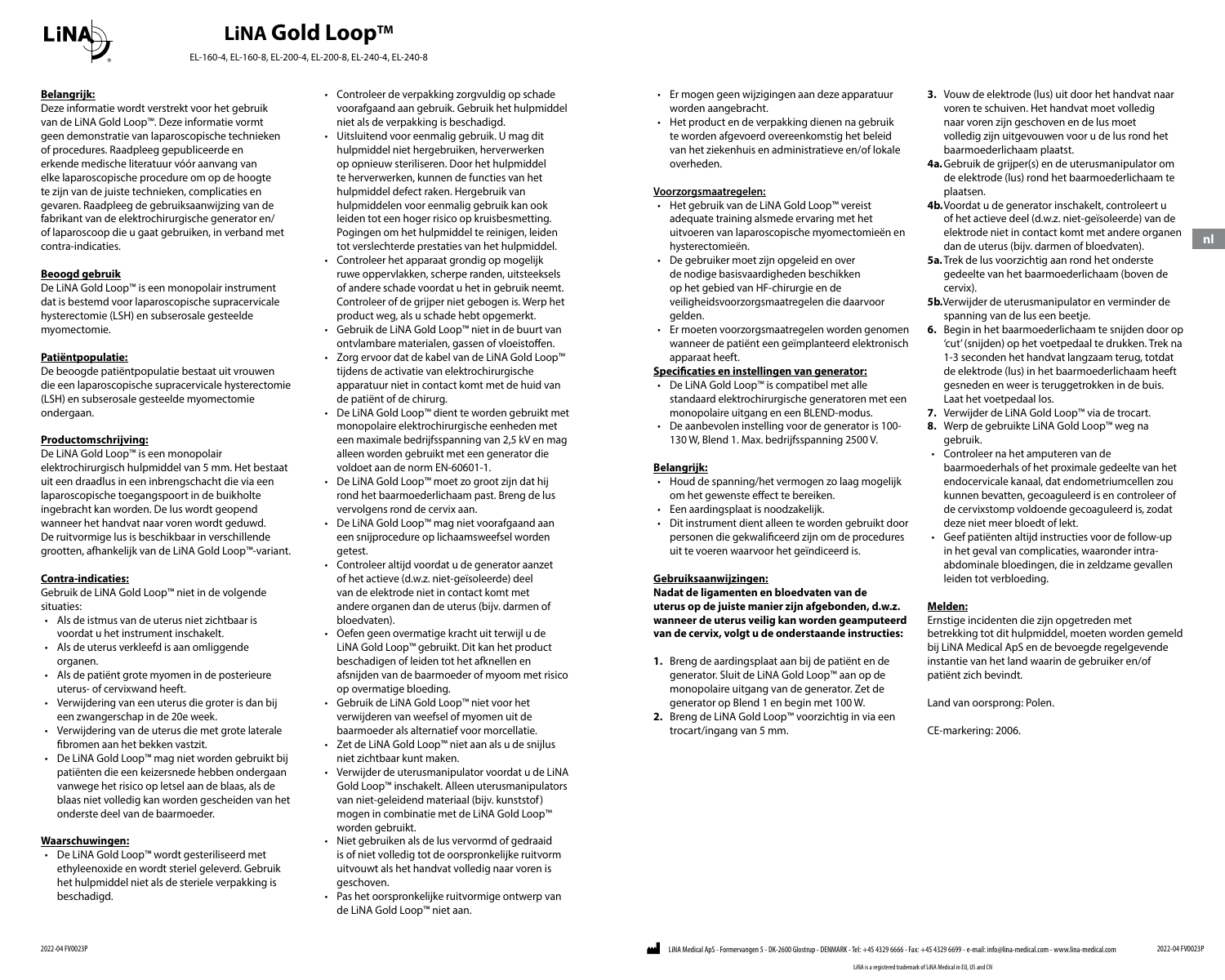

EL-160-4, EL-160-8, EL-200-4, EL-200-8, EL-240-4, EL-240-8

#### **Ważne:**

Poniższe informacje dotyczą obsługi narzędzia LiNA Gold Loop™. Nie są przeznaczone do prezentacji technik lub procedur laparoskopowych. Przed wykonaniem jakiegokolwiek zabiegu laparoskopowego należy przestudiować uznaną literaturę medyczną w celu zapoznania się z właściwymi technikami, możliwymi powikłaniami i zagrożeniami. Należy zapoznać się z instrukcją obsługi dostarczoną przez producenta stosowanego generatora elektrochirurgicznego i/lub laparoskopu w celu poznania przeciwwskazań.

#### **Wskazania:**

Narzędzie LiNA Gold Loop™ jest jednobiegunowym narzędziem elektrochirurgicznym przeznaczonym do laparoskopowej histerektomii nadszyjkowej (LSH) i miomektomii uszypułowanych mięśniaków podśluzówkowych.

#### **Populacja pacjentek:**

Wskazana populacja pacjentek to kobiety poddawane laparoskopowej histerektomii nadszyjkowej (LSH) i miomektomii uszypułowanych mięśniaków podśluzówkowych.

#### **Opis produktu:**

LiNA Gold Loop™ jest jednobiegunowym narzędziem elektrochirurgicznym o średnicy 5 mm. Składa się ono z drucianej pętli wewnątrz koszulki prowadnika, którą można wprowadzić do jamy brzusznej przez laparoskopowy port dostępowy. Pętla otwiera się, gdy uchwyt zostanie popchnięty do przodu. Pętla w kształcie rombu jest dostępna w różnych rozmiarach w zależności od wariantu narzędzia LiNA Gold Loop™.

#### **Przeciwwskazania:**

Nie wolno stosować narzędzia LiNA Gold Loop™ w następujących sytuacjach:

- Brak możliwości obwodowej wizualizacji cieśni macicy przed aktywacją.
- Przyleganie macicy do któregokolwiek z sąsiadujących narządów.
- Występowanie u pacjentki dużych mięśniaków tylnej ściany macicy lub szyjki macicy.
- Usunięcie macicy o rozmiarze większym niż w 20. tygodniu ciąży.
- Usunięcie macicy przytwierdzonej do miednicy za pomocą dużych włókniaków bocznych.
- Nie wolno stosować narzędzia LiNA Gold Loop™ u pacjentek po cięciu cesarskim z powodu ryzyka uszkodzenia pęcherza moczowego w sytuacji, gdy nie byłoby możliwe pełne odpreparowanie pęcherza od dolnej części przedniej ściany macicy.

#### **Ostrzeżenia:**

• Narzędzie LiNA Gold Loop™ jest dostarczane w stanie sterylnym (po sterylizacji tlenkiem etylenu). Nie używać w przypadku uszkodzenia opakowania chroniącego sterylność.

- Przed użyciem należy uważnie sprawdzić opakowanie pod kątem uszkodzeń. Nie używać wyrobu, jeśli opakowanie nosi ślady uszkodzeń.
- Wyłącznie do jednorazowego użytku. Tego narzędzia nie wolno używać ponownie, przetwarzać ani poddawać ponownej sterylizacji. Wszelkie czynności mające na celu przygotowanie urządzenia do ponownego użycia mogą wpłynąć niekorzystnie na jego działanie. Ponowne wykorzystywanie urządzeń do jednorazowego użytku może również zwiększać ryzyko skażenia krzyżowego. Próby czyszczenia narzędzia stwarzają ryzyko jego uszkodzenia.
- Dokładnie sprawdzić stan techniczny wyrobu przed jego użyciem: nie powinien mieć szorstkich powierzchni, ostrych krawędzi, nieobrobionych występów ani innych uszkodzeń. Trzonek nie powinien być wygięty. Jeżeli wyrób jest uszkodzony, wyrzucić go.
- Nie wolno używać narzędzia LiNA Gold Loop™ w pobliżu łatwopalnych materiałów, gazów i cieczy.
- Nie zbliżać przewodu narzędzia LiNA Gold Loop™ do skóry pacjenta (ani lekarza wykonującego zabieg), gdy narzędzie zasilane jest z generatora elektrochirurgicznego.
- Narzędzie LiNA Gold Loop™ może pracować z generatorami elektrochirurgicznymi jednobiegunowymi o napięciu roboczym szczytowym nieprzekraczającym 2,5 kV, które uzyskały atest zgodności z normą EN 60601-1.
- Pętla narzędzia LiNA Gold Loop™ musi być wystarczająco duża, aby możliwe było jej przesunięcie przez trzon macicy. Następnie należy nałożyć pętlę na szyjkę macicy.
- Nie można sprawdzać narzędzia LiNA Gold Loop™ na tkankach ciała pacjentki przed cięciem.
- Przed włączeniem generatora należy zawsze upewnić się, że aktywna (tj. pozbawiona izolacji) część elektrody nie styka się z żadnym narządem innym niż macica (np. jelitem lub naczyniem krwionośnym).
- Nie należy używać nadmiernej siły podczas korzystania z narzędzia LiNA Gold Loop™. Może to skutkować uszkodzeniem produktu lub uwięźnięciem i mechanicznym rozcięciem macicy lub mięśniaka macicy, co wiąże się z ryzykiem nadmiernego krwawienia.
- Nie używać narzędzia LiNA Gold Loop™ do rozcinania macicy lub mięśniaka jako alternatywy do morcelacji.
- Nie wolno uaktywniać narzędzia LiNA Gold Loop™, jeśli nie ma możliwości wizualizacji pętli tnącej.
- Należy usunąć manipulator maciczny przed aktywacją narzędzia LiNA Gold Loop™. Z narzędziem LiNA Gold Loop™ można stosować wyłącznie manipulatory maciczne wykonane z materiału nieprzewodzącego prądu elektrycznego (np. tworzywo sztuczne).
- Nie wolno używać pętli, jeśli jest ona zagięta, skręcona, zniekształcona lub nie rozwija się

całkowicie do oryginalnie zaprojektowanego kształtu romboidalnego po całkowitym wprowadzeniu uchwytu.

- Nie należy modyfikować oryginalnej konstrukcji romboidalnej pętli LiNA Gold Loop™.
- Zabrania się jakichkolwiek modyfikacji narzędzia.
- Po użyciu usunąć produkt i opakowanie zgodnie z zasadami obowiązującymi w szpitalu, procedurami administracyjnymi i (lub) rozporządzeniami lokalnych władz.

#### **Środki ostrożności:**

- Praca z narzędziem LiNA Gold Loop™ wymaga odpowiedniego wykształcenia medycznego i doświadczenia w zakresie laparoskopowej miomektomii i histerektomii.
- Użytkownik musi posiadać kompetencje i być przeszkolony z podstaw elektrochirurgii (chirurgii HF) i zasad bezpieczeństwa, które mają zastosowanie w elektrochirurgii.
- Należy zachować środki ostrożności, gdy pacjent ma wszczepione urządzenie elektroniczne (IED).

#### **Dane techniczne i ustawienia generatora:**

- Narzędzie LiNA Gold Loop™ jest zgodne ze wszystkimi standardowymi generatorami elektrochirurgicznymi wyposażonymi w gniazdo jednobiegunowe i tryby BLEND.
- Zalecane ustawienie generatora to 100–130 watów, Blend 1. Napięcie maks.: 2500 V (szczytowe).

#### **Ważne:**

- W celu uzyskania żądanego efektu należy stosować jak najniższe ustawienie napięcia/mocy.
- Konieczne jest zastosowanie płytki uziemiającej.
- Narzędzie to może być stosowane wyłącznie przez osoby wykwalifikowane w wykonywaniu procedur, do których jest ono przeznaczone.

#### **Instrukcja obsługi:**

**Po prawidłowym podwiązaniu naczyń krwionośnych i więzadeł macicy można przeprowadzić jej bezpieczną amputację powyżej szyjki, zgodnie z poniższymi instrukcjami:**

**1.** Zastosować płytkę uziemiającą u pacjentki i podłączyć ją do generatora. Podłączyć narzędzie LiNA Gold Loop™ do gniazda jednobiegunowego generatora. Ustawić tryb Blend 1 w generatorze i moc początkową 100 W.

- **2.** Ostrożnie włożyć narzędzie LiNA Gold Loop™ przez trokar/miejsce dostępu o średnicy 5 mm.
- **3.** Rozwinąć elektrodę (pętlę), popychając uchwyt. Przed nałożeniem pętli na trzon macicy należy całkowicie wprowadzić uchwyt i całkowicie rozłożyć pętlę.
- **4a.**W celu ułatwienia umieszczenia elektrody (pętli) wokół trzonu macicy należy posługiwać się grasperami i manipulatorem macicznym.
- **4b.**Przed włączeniem generatora należy zawsze upewnić się, że aktywna (tj. pozbawiona izolacji) część elektrody nie styka się z żadnym narządem innym niż macica (np. jelitem lub naczyniem krwionośnym).
- **5a.**Ostrożnie zacisnąć pętlę wokół dolnej części trzonu macicy (powyżej szyjki macicy).
- **5b.**Usunąć manipulator maciczny, delikatnie zmniejszając zacisk pętli.
- **6.** Rozpocząć przecinanie trzonu macicy, naciskając przycisk "Cut" (Cięcie) na pedale. Powoli wyciągnąć uchwyt po upływie 1–3 sekund, aż elektroda (pętla) przetnie trzon macicy i zostanie wycofana do środka rurki. Przerwać naciskanie pedału.
- **7.** Usunąć narzędzie LiNA Gold Loop™ poprzez trokar.
- **8.** Zutylizować zużyte narzędzie LiNA Gold Loop™ po jego wykorzystaniu.
- Po odcięciu macicy od szyjki należy upewnić się, że przeprowadzono koagulację proksymalnej części kanału szyjkowego, która może zawierać komórki endometrium, oraz wszelkich źródeł krwawienia lub wysięku przy kikucie szyjki macicy.
- Udzielić pacjentce instrukcji dotyczących konieczności odbycia wizyty kontrolnej, zwłaszcza w przypadku powikłań, w tym krwawienia do jamy brzusznej, które w rzadkich przypadkach może prowadzić do wykrwawienia.

#### **Zgłaszanie:**

Każdy poważny incydent, do którego doszło w związku z urządzeniem, musi zostać zgłoszony do firmy LiNA Medical ApS oraz odpowiedniego organu regulacyjnego w kraju pobytu użytkownika i (lub) pacjenta.

Kraj pochodzenia: Polska.

Oznakowanie CE 2006.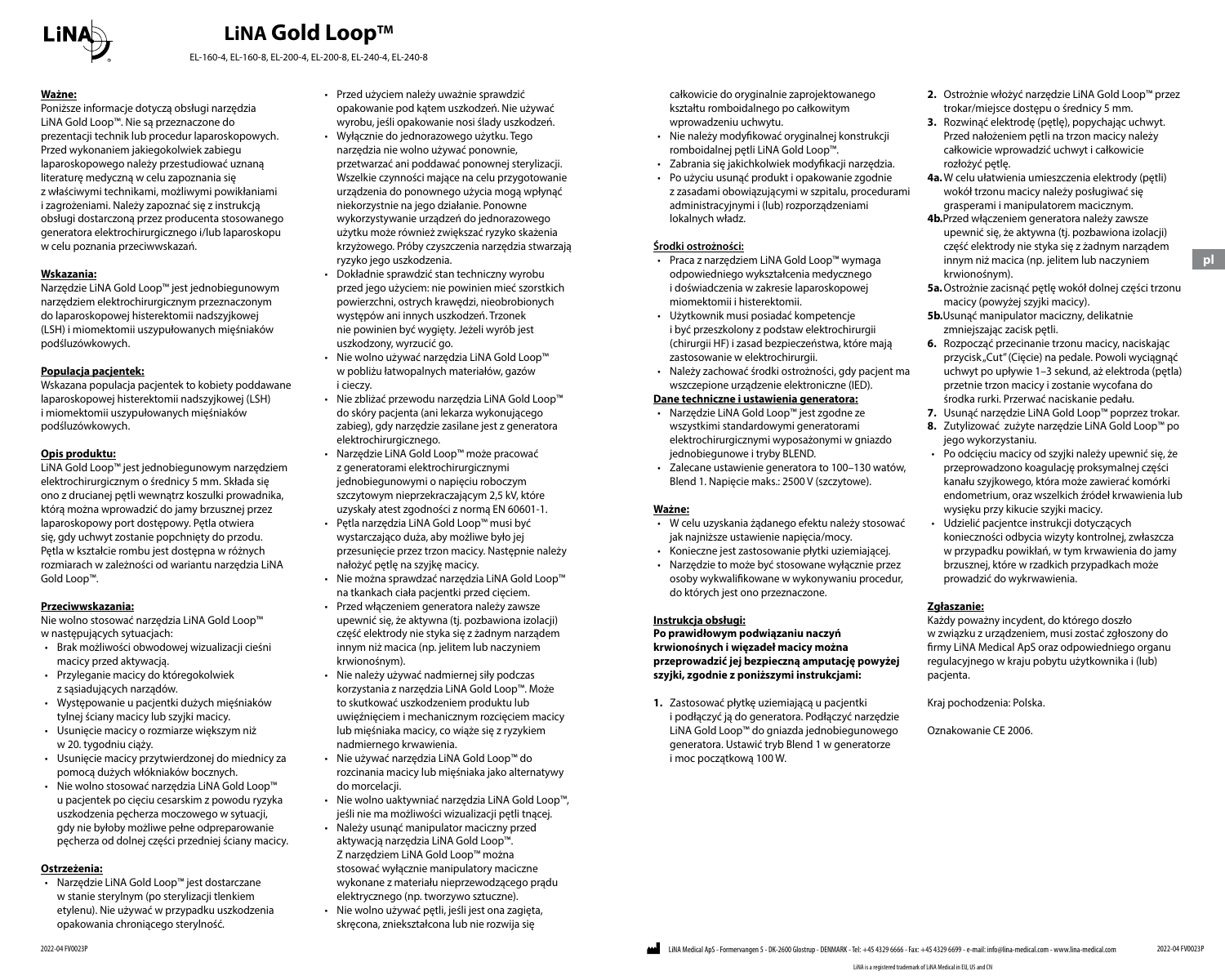

EL-160-4, EL-160-8, EL-200-4, EL-200-8, EL-240-4, EL-240-8

#### **Important :**

Les présentes informations ont trait à l'utilisation de l'anse LiNA Gold Loop™. Elles n'ont pas pour vocation d'expliquer les techniques ou les procédures de cœlioscopie. Avant une intervention sur un patient, consulter les publications médicales faisant référence pour connaître les techniques, les complications et les risques liés aux techniques de cœlioscopie. Consulter le mode d'emploi fourni par le fabricant du générateur électrochirurgical et/ou de l'endoscope pour connaître ses contre-indications.

#### **Indications :**

L'anse LiNA Gold Loop™ est un dispositif monopolaire destiné aux actes gynécologiques impliquant une hystérectomie supracervicale endoscopique ou l'ablation de fibrome sous-séreux pédiculé par myomectomie.

#### **Population de patients :**

Ce dispositif est destiné à une population de patientes femmes subissant une hystérectomie supracervicale par endoscopie ou l'ablation d'un fibrome sous-séreux pédiculé par myomectomie.

#### **Description du produit :**

L'anse LiNA Gold Loop™ est un dispositif électrochirurgical monopolaire de 5 mm. Elle consiste en un fil métallique logé dans une gaine servant à son introduction, et peut être insérée dans la cavité abdominale par le biais d'un orifice d'accès cœlioscopique. L'anse s'ouvre lorsque l'on enfonce la poignée vers l'avant. En forme de losange, l'anse LiNA Gold Loop™ est proposée en différentes tailles selon le modèle.

#### **Contre-indications :**

L'anse LiNA Gold Loop™ ne doit pas être utilisée dans les cas suivants :

- Si la visualisation de la circonférence de l'isthme utérin est impossible avant l'activation.
- Si l'utérus adhère à l'un des organes voisins.
- Si la patiente présente des myomes volumineux sur la face postérieure de la cavité utérine ou sur la paroi cervicale.
- Ablation d'un utérus plus grand qu'à la 20e semaine de grossesse.
- Ablation d'un utérus adhérant au pelvis par des léiomyomes latéraux volumineux.
- Le dispositif LiNA Gold Loop™ ne doit pas etre utilisé chez les patientes ayant accouché par césarienne compte tenu du risque de lésion vésicale si la vessie ne peut pas etre totalement disséquée pour etre retirée du segment utérin antérieur inférieur.

#### **Avertissements :**

• Le dispositif LiNA Gold Loop™ est fourni stérilisé à l'oxyde d'éthylène. Ne pas utiliser en cas de rupture de la barrière stérile.

- Avant toute utilisation, inspecter soigneusement l'emballage pour vérifier qu'il n'a pas été endommagé. Si l'emballage semble visiblement endommagé, ne pas utiliser l'anse.
- Destiné à un usage unique. Ne pas réutiliser, recycler ou restériliser ce dispositif. Tout reconditionnement peut compromettre le bon fonctionnement du dispositif. La réutilisation du dispositif à usage unique peut également augmenter le risque de contamination croisée. Toute tentative de nettoyage du dispositif peut entraîner un risque de dysfonctionnement.
- Avant toute utilisation, inspecter le dispositif pour vérifier qu'il ne présente pas de surfaces rugueuses, de bords coupants, de protubérances ou d'autres défauts apparents. Vérifier que la tige de l'anse n'est pas tordue. Si une quelconque détérioration du dispositif est constatée, mettre ce dernier au rebut.
- Ne pas utiliser l'anse LiNA Gold Loop™ en présence de matières, de gaz ou de liquides inflammables.
- Ne pas laisser le fil de l'anse LiNA Gold Loop™ en contact avec la peau de la patiente ou du chirurgien au moment de l'activation du générateur électrochirurgical.
- L'anse LiNA Gold Loop™ doit être employée avec une unité électrochirurgicale unipolaire présentant une tension de fonctionnement de crête ne dépassant pas les 2,5 kV et ne peut être employée qu'avec un générateur agréé EN-60601-1.
- L'anse LiNA Gold Loop™ doit être suffisamment grande pour envelopper le corps utérin. Appliquer ensuite l'anse autour du col de l'utérus.
- L'anse LiNA Gold Loop™ ne doit pas être testée préalablement contre des tissus corporels avant toute résection.
- Toujours vérifier que la partie active (c.-à-d. non isolée) de l'électrode n'est pas en contact avec un organe autre que l'utérus (par exemple, intestins ou vaisseaux sanguins) avant d'activer le générateur.
- Ne pas exercer de force excessive en utilisant l'anse LiNA Gold Loop™. Dans le cas contraire, le produit pourrait se trouver endommagé. Également, l'utérus ou le myome pourraient se trouver coincés et sectionnés mécaniquement, avec le risque d'hémorragies importantes.
- Ne pas utiliser l'anse LiNA Gold Loop™ pour découper l'utérus ou le myome en substitution au morcellement.
- Ne pas activer le dispositif LiNA Gold Loop™ s'il est impossible de visualiser l'anse de résection.
- Retirer le manipulateur utérin avant d'activer le dispositif LiNA Gold Loop™. Seul un manipulateur utérin en matériau non conducteur (p. ex. plastique) doit être utilisé avec le dispositif LiNA Gold Loop™.
- Ne pas utiliser si l'anse est courbée, tordue, déformée ou ne se déplie pas complètement en forme de losange lorsque la poignée est entièrement enfoncée.
- Ne pas modifier la forme de losange originale du dispositif LiNA Gold Loop™.
- Toute modification apportée au dispositif est interdite.
- Après usage, se débarrasser du dispositif et de son emballage en respectant le règlement de l'hôpital, le règlement administratif et/ou la réglementation nationale.

#### **Précautions d'emploi :**

- L'utilisation de l'anse LiNA Gold Loop™ requiert une formation préalable et une expérience dans la pratique des interventions d'hystérectomie et de myomectomie par cœlioscopie.
- L'utilisateur doit être formé et connaître les fondamentaux de l'électrochirurgie (chirurgie haute fréquence ou HF) ainsi que les précautions de sécurité qui s'appliquent à l'utilisation de ce type de chirurgie.
- Des précautions doivent être prises lorsque le patient porte un dispositif électronique implanté (DEI).

#### **Caractéristiques et réglage du générateur :**

- Le dispositif LiNA Gold Loop™ est compatible avec l'ensemble des générateurs électrochirurgicaux standard munis d'une sortie monopolaire et de modes BLEND.
- Le réglage recommandé pour le générateur est le suivant : 100-130 W, Blend 1. Tension maximale 2500 Vp-p.

#### **Important :**

- Veiller à maintenir la tension/puissance aussi basse que possible pour obtenir l'effet désiré.
- Une plaque de mise à la terre est nécessaire.
- L'utilisation de ce dispositif est réservée à des personnes qualifiées pour pratiquer les procédures indiquées.

#### **Instructions d'utilisation :**

**Une fois les ligaments et les vaisseaux utérins correctement ligaturés, lorsque l'utérus peut être excisé du col de l'utérus en toute sécurité, suivre les instructions ci-dessous :**

**1.** Appliquer la plaque de mise à la terre sur la patiente et le générateur. Connecter le dispositif LiNA Gold Loop™ à la sortie monopolaire du

générateur. Régler le générateur sur Mélange 1 et commencer à 100 W.

- **2.** Insérer soigneusement le dispositif LiNA Gold Loop™ via un trocart/point d'entrée de 5 mm.
- **3.** Déployer l'électrode (anse) en faisant avancer la poignée. La poignée doit être complètement enfoncée et l'anse déployée à 100 % avant de positionner l'anse autour du corps de l'utérus.
- **4a.**Utiliser une ou plusieurs pinces et le manipulateur utérin pour positionner l'électrode (anse) autour du corps de l'utérus.
- **4b.**Avant d'activer le générateur, toujours vérifier que la partie active (c'est-à-dire non isolée) de l'électrode n'est pas en contact avec un organe autre que l'utérus (par exemple, intestins ou vaisseaux sanguins).
- **5a.**Resserrer soigneusement l'anse autour de la partie inférieure du corps utérin (au-dessus du col).
- **5b.**Retirer le manipulateur utérin et relâcher légèrement la tension de l'anse.
- **6.** Procéder à la section du corps utérin en appuyant sur « Cut » (Couper) au niveau de la pédale. Après 1 à 3 secondes, tirer doucement la poignée jusqu'à ce que l'électrode (anse) coupe le corps utérin et se rétracte dans le tube. Relâcher la pédale.
- **7.** Retirer le dispositif LiNA Gold Loop™ par le trocart.
- **8.** Jeter le dispositif LiNA Gold Loop™ usagé après utilisation.
- Après retrait de l'utérus du col, vérifier la coagulation de la partie proximale du canal endocervical, susceptible de contenir des cellules endométriales, et vérifier la coagulation de tout saignement ou suintement au niveau du moignon du col.
- Indiquer aux patientes la marche à suivre en cas de complications, y compris de saignements intraabdominaux pouvant dans de rares cas entraîner des exsanguinations.

#### **Signalement :**

Merci de signaler tout incident grave survenu en rapport avec le dispositif à LiNA Medical ApS ainsi qu'aux autorités compétentes dans le pays de résidence de l'utilisateur et/ou de la patiente.

Pays d'origine : Pologne.

Marquage CE 2006.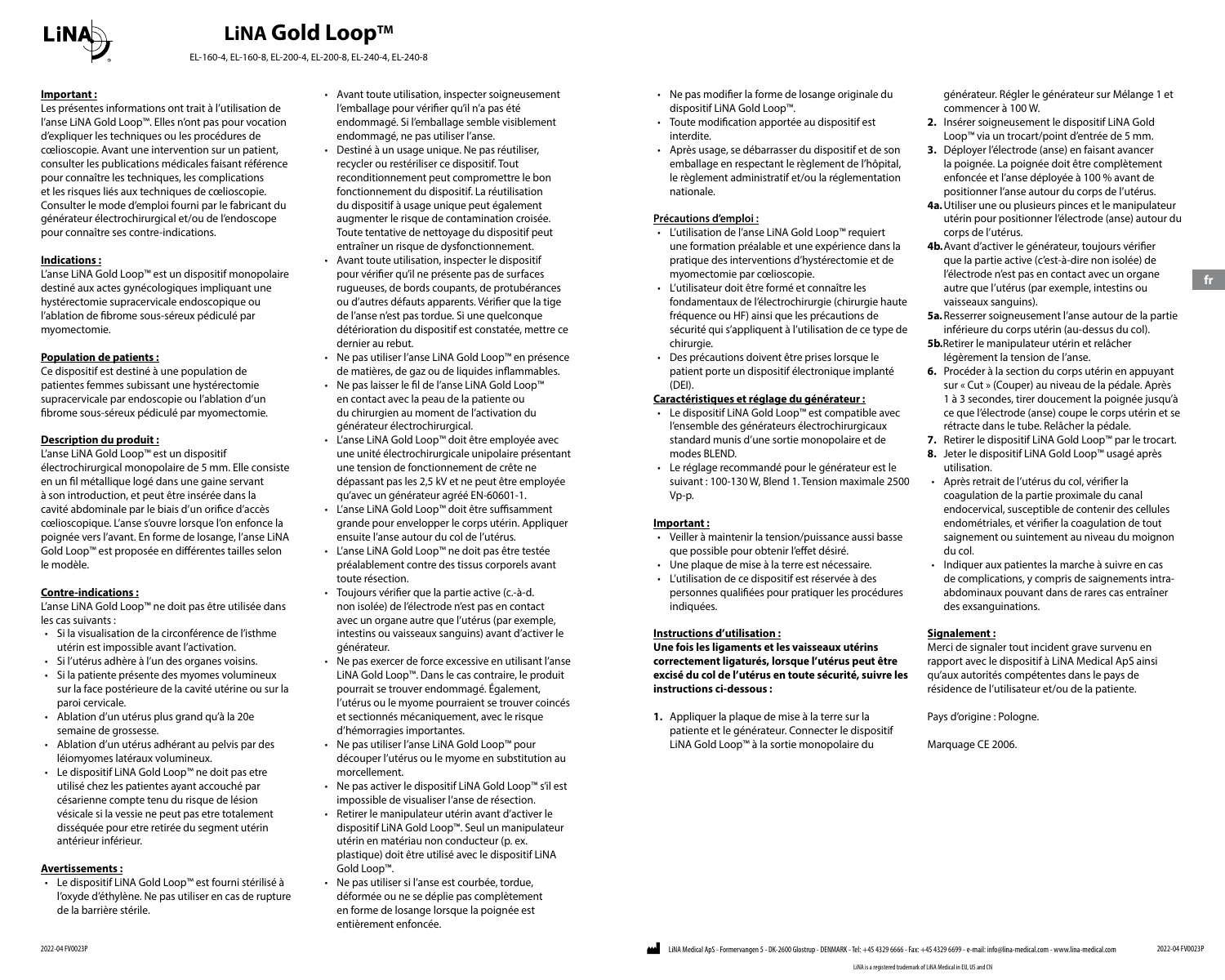

EL-160-4, EL-160-8, EL-200-4, EL-200-8, EL-240-4, EL-240-8

#### **Importante:**

Le seguenti informazioni riguardano l'utilizzo di LiNA Gold Loop™. Non sono fornite allo scopo di illustrare tecniche o procedure laparoscopiche. Prima di intraprendere qualsiasi procedura laparoscopica, per informazioni sulle tecniche appropriate, sulle complicanze e sui rischi associati fare riferimento alla letteratura medica pubblicata e riconosciuta. Per eventuali controindicazioni, consultare le istruzioni per l'uso fornite dall'azienda produttrice del generatore elettrochirurgico e/o del laparoscopio da utilizzare.

#### **Uso previsto:**

LiNA Gold Loop™ è uno strumento elettrochirurgico monopolare progettato per isterectomia laparoscopica sopracervicale (LSH) e miomectomia di fibromi peduncolati sottosierosi.

#### **Popolazione di pazienti:**

Il dispositivo è progettato per la popolazione di pazienti rappresentata dalle donne che devono essere sottoposte a isterectomia laparoscopica sopracervicale (LSH) e miomectomia di fibromi peduncolati sottosierosi.

#### **Descrizione del prodotto:**

LiNA Gold Loop™ è un dispositivo elettrochirurgico monopolare del calibro di 5 mm. È costituito da un'ansa di filo metallico collocata all'interno di una guaina di introduzione che può essere inserita nella cavità addominale attraverso un accesso per laparoscopia. L'ansa si apre spingendo in avanti l'impugnatura. L'ansa ha una forma romboidale ed è disponibile in diverse misure a seconda della variante di LiNA Gold Loop™ utilizzata.

#### **Controindicazioni:**

L'utilizzo di LiNA Gold Loop™ va evitato nelle seguenti situazioni:

- Se, prima dell'attivazione, non si riesce a visualizzare l'intera circonferenza dell'istmo uterino.
- Se sono presenti aderenze che coinvolgono l'utero e qualsiasi organo adiacente.
- Se la paziente ha miomi di grandi dimensioni sulla parete posteriore uterina o su quella cervicale.
- Se l'utero da rimuovere ha dimensioni maggiori di quelle corrispondenti alla 20° settimana di gestazione.
- Se l'utero da rimuovere è attaccato al bacino mediante fibromi laterali di grandi dimensioni.
- Non utilizzare LiNA Gold Loop™ in pazienti che hanno partorito con taglio cesareo a causa del rischio di danneggiamento della vescica nel caso in cui la vescica non possa essere completamente separata dal segmento uterino inferiore anteriore.

#### **Avvertenze:**

- LiNA Gold Loop™ è fornito sterilizzato mediante un trattamento all'ossido di etilene. Non utilizzare nel caso in cui la barriera sterile risultasse danneggiata.
- Prima dell'uso, ispezionare attentamente la confezione per individuare eventuali danni. Non utilizzare se la confezione è danneggiata.
- Esclusivamente monouso. Non riutilizzare, ritrattare o risterilizzare questo dispositivo. Qualsiasi ritrattamento può compromettere il corretto funzionamento di questo dispositivo. Inoltre, il riutilizzo di dispositivi monouso potrebbe aumentare il rischio di contaminazione crociata. Eventuali tentativi di pulire il dispositivo rischiano di compromettere il funzionamento del dispositivo stesso.
- Prima dell'uso, controllare attentamente il dispositivo per individuare eventuali asperità indesiderate, bordi taglienti, sporgenze o altri danni. Accertarsi che lo stelo non sia piegato. Se sono presenti danni, gettare il prodotto.
- Non utilizzare LiNA Gold Loop™ in presenza di materiali infiammabili o gas/fluidi infiammabili.
- Evitare che il cavo di LiNA Gold Loop™ entri in contatto con la cute del paziente o del chirurgo durante l'attivazione elettrochirurgica.
- LiNA Gold Loop™ deve essere usato con unità elettrochirurgiche monopolari con un voltaggio operativo massimo il cui valore di picco non superi i 2,5 kV, e può essere utilizzato esclusivamente con un generatore approvato conforme a EN-60601-1.
- LiNA Gold Loop™ deve essere abbastanza grande da passare attorno al corpo dell'utero. Solo successivamente si colloca l'ansa intorno alla cervice.
- LiNA Gold Loop™ non deve essere sottoposto a test preliminare su tessuti del corpo prima di alcuna procedura di taglio.
- Prima di attivare il generatore, verificare sempre che la parte attiva (vale a dire non isolata) dell'elettrodo non sia in contatto con alcun organo diverso dall'utero (ad es. intestino o vaso).
- Non esercitare una forza eccessiva quando si utilizza LiNA Gold Loop™. Si rischia di danneggiare il prodotto o intrappolare e lacerare meccanicamente l'utero o il mioma, provocando emorragie eccessive.
- Non utilizzare LiNA Gold Loop™ per tagliare l'utero o il mioma in sezioni, come soluzione alternativa alla morcellazione.
- Non attivare LiNA Gold Loop™ se non è possibile visualizzare l'ansa per effettuare il taglio.
- Prima di attivare LiNA Gold Loop™, rimuovere il manipolatore uterino. Con LiNA Gold Loop™ va utilizzato esclusivamente un manipolatore uterino realizzato in materiale non conduttore (ad es. plastica).
- Non utilizzare l'ansa se è piegata, arrotolata su sé stessa, deformata oppure se, una volta aperta con l'impugnatura spostata in avanti fino a fine corsa,

non assume la forma romboidale originariamente prevista.

- Non modificare la forma romboidale originaria di LiNA Gold Loop™.
- Non è consentita alcuna modifica a questo strumento.
- Dopo l'uso, smaltire il prodotto e l'imballaggio in conformità alle disposizioni ospedaliere e amministrative e/o alle normative locali vigenti.

#### **Precauzioni:**

- L'utilizzo di LiNA Gold Loop™ richiede una formazione adeguata e la necessaria esperienza nello svolgimento di miomectomia e isterectomia laparoscopiche.
- L'utente deve disporre della corretta formazione e competenza di base nella pratica dell'elettrochirurgia e deve mettere in atto le precauzioni di sicurezza necessarie per l'utilizzo dell'elettrochirurgia.
- Occorre prendere le dovute precauzioni se la paziente è portatrice di un dispositivo elettronico impiantato (IED).

### **Specifiche e impostazioni del generatore:**

- LiNA Gold Loop™ è compatibile con tutti i generatori elettrochirurgici standard con presa monopolare e modalità BLEND.
- L'impostazione del generatore raccomandata è 100- 130 W, Blend 1. Voltaggio max. 2.500 Vpp.

#### **Importante:**

- Mantenere il voltaggio/la potenza al livello minimo sufficiente per ottenere l'effetto desiderato.
- È necessaria una piastra di messa a terra.
- Questo dispositivo deve essere utilizzato solo da persone qualificate per le procedure per cui è indicato.

#### **Istruzioni per l'uso:**

**Dopo che i legamenti e i vasi uterini sono stati correttamente legati, quando l'utero può essere amputato dalla cervice in sicurezza, attenersi alle seguenti istruzioni:**

**1.** Applicare la piastra di messa a terra alla paziente e al generatore. Collegare LiNA Gold Loop™ alla

presa monopolare del generatore. Impostare il generatore su Blend 1 e avviarlo a 100 W.

- **2.** Inserire con cautela LiNA Gold Loop™ tramite un accesso/trocar da 5 mm.
- **3.** Aprire l'elettrodo (l'ansa) spingendo avanti l'impugnatura. Prima di far passare l'ansa attorno al corpo uterino, l'impugnatura deve essere spostata in avanti fino a fine corsa e l'ansa deve essere completamente aperta.
- **4a.**Utilizzare le pinze da presa e il manipolatore uterino per collocare l'elettrodo (l'ansa) attorno al corpo dell'utero.
- **4b.**Prima di attivare il generatore, verificare sempre che la porzione attiva dell'elettrodo (ovvero quella non isolata) non sia a contatto con un organo diverso dall'utero (ad esempio intestino o vaso).
- **5a.**Stringere con attenzione l'ansa attorno alla parte inferiore del corpo dell'utero (sopra la cervice).
- **5b.**Rimuovere il manipolatore uterino e allentare leggermente la tensione dell'ansa.
- **6.** Iniziare a sezionare il corpo dell'utero premendo "cut" (taglia) sul pedale. Dopo 1-3 secondi, tirare l'impugnatura finché l'elettrodo (ansa) non avrà tagliato completamente il corpo uterino rientrando nel tubo. Smettere di premere il pedale.
- **7.** Estrarre LiNA Gold Loop™ attraverso il trocar.
- **8.** Gettare LiNA Gold Loop™ dopo l'uso.
- Dopo aver amputato l'utero dalla cervice, assicurarsi che la parte prossimale del canale endocervicale, dove possono trovarsi cellule endometriali, nonché eventuali emorragie e perdite del moncone cervicale si siano arrestate e sia avvenuta la coagulazione.
- Fornire alle pazienti istruzioni per il controllo post-operatorio nel caso di complicazioni, tra cui il sanguinamento intra-addominale che in rari casi può portare a dissanguamento.

#### **Segnalazioni:**

Qualsiasi incidente grave verificatosi in relazione al dispositivo deve essere segnalato a LiNA Medical ApS e alle autorità competenti del Paese in cui l'utente e/o la paziente risiede.

Paese di origine: Polonia.

Marchio CE 2006.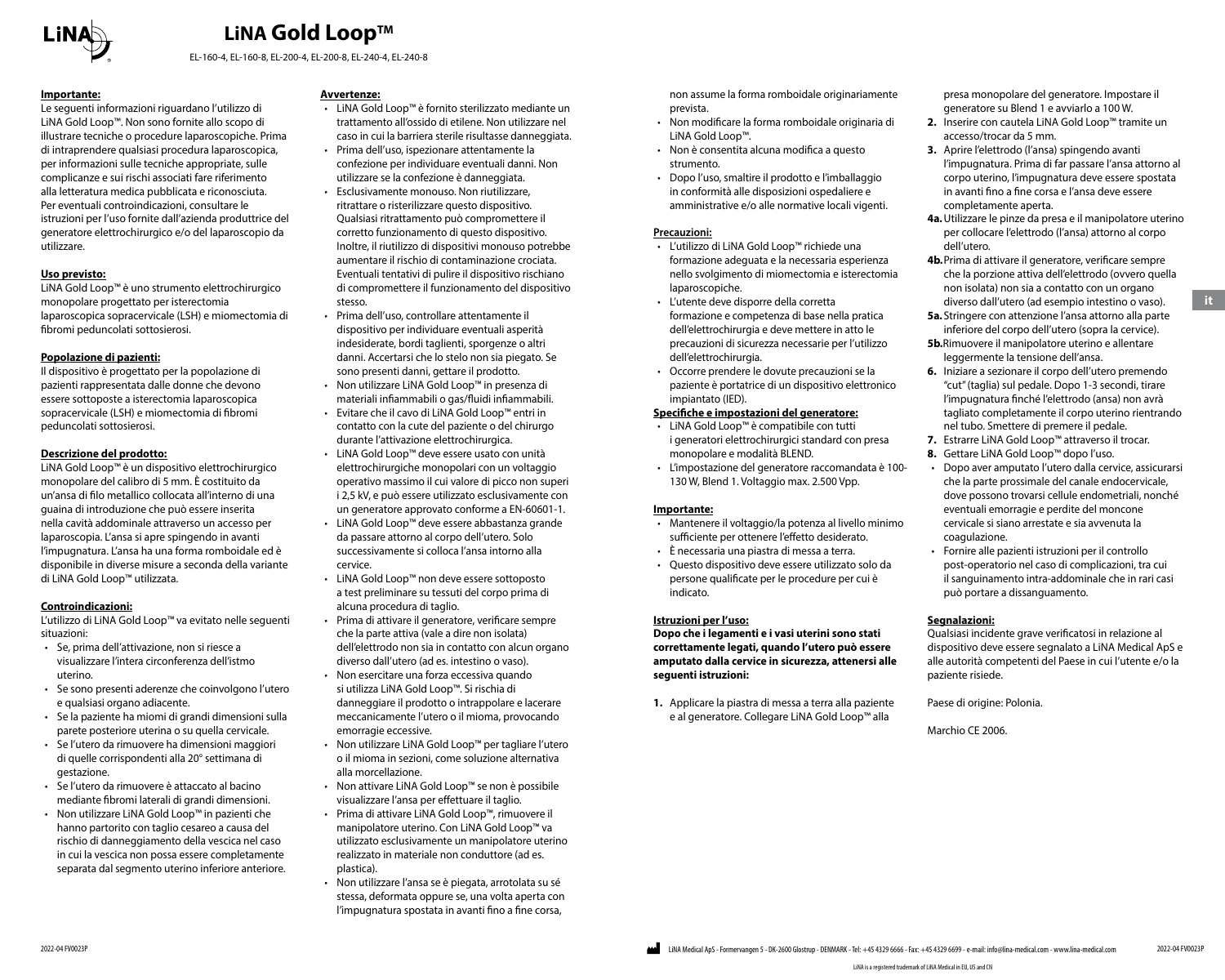

EL-160-4, EL-160-8, EL-200-4, EL-200-8, EL-240-4, EL-240-8

#### **Importante:**

Esta información sirve para LiNA Gold Loop™. No está pensada para la demostración de técnicas ni procedimientos laparoscópicos. Consulte la literatura médica publicada y aceptada para conocer las técnicas adecuadas, las complicaciones y los riesgos antes de realizar cualquier procedimiento laparoscópico. Consulte en las instrucciones de uso proporcionadas por el fabricante del generador electroquirúrgico y del laparoscopio si existen contraindicaciones.

#### **Indicaciones:**

El LiNA Gold Loop™ es un dispositivo monopolar previsto para histeroscopia supracervical laparoscópica (HSL) y miomectomía subserosa pediculada.

#### **Población de pacientes:**

La población indicada de pacientes son mujeres que se vayan a someter a histeroscopia supracervical laparoscópica (HSL) y miomectomía subserosa pediculada.

#### **Descripción del producto:**

El LiNA Gold Loop™ es un dispositivo electroquirúrgico monopolar de 5 mm. Consta de un asa de alambre colocada en el interior de una vaina introductora que se puede insertar en la cavidad abdominal a través de un orificio de acceso laparoscópico. El asa se abre cuando se empuja el mango hacia delante. El asa romboide está disponible en diversos tamaños dependiendo del modelo de LiNA Gold Loop™.

#### **Contraindicaciones:**

LiNA Gold Loop™ no debe usarse en las situaciones siguientes:

- Si el istmo uterino no se puede visualizar circularmente antes de la activación.
- Si el útero está adherido a algún órgano adyacente.
- Si la paciente tiene un mioma uterino grande posterior o en la pared cervical.
- Extracción de úteros mayores que el correspondiente a la semana 20 de gestación.
- Extracción de úteros adheridos a la pelvis con fibromas laterales grandes.
- LiNA Gold Loop™ no debe usarse en pacientes a las que se haya practicado cesárea debido al riesgo de provocar danos a la vejiga en caso de que esta no se pueda separar del segmento uterino inferior anterior.

#### **Advertencias:**

- LiNA Gold Loop™ se suministra esterilizado mediante un proceso con óxido de etileno. No lo utilice si la barrera estéril presenta desperfectos.
- Inspeccione detenidamente el embalaje para detectar cualquier daño antes de su uso. No utilice el producto si el embalaje se encuentra dañado.
- Para un solo uso. No vuelva a utilizar, procesar ni esterilizar este dispositivo. Si lo hace, las funciones del dispositivo se pueden ver afectadas. La reutilización de dispositivos de un solo uso también puede aumentar el riesgo de contaminación cruzada. Si se intenta limpiar, es posible que el dispositivo deje de funcionar correctamente.
- Antes de proceder al uso, inspeccione con cuidado el dispositivo para ver si tiene superficies irregulares, bordes afilados, protuberancias u otros daños. Asegúrese de que el eje no esté doblado. Deseche el producto si detecta en él cualquier daño.
- No utilice LiNA Gold Loop™ en presencia de materiales, gases o líquidos inflamables. • No permita que el cable de LiNA Gold Loop™ entre en contacto con la piel de la paciente o del cirujano durante la activación electroquirúrgica.
- LiNA Gold Loop™ debe utilizarse con unidades electroquirúrgicas monopolares, con una tensión operativa máxima que no supere el valor máximo de 2,5 kV, y solamente puede emplearse con un generador aprobado conforme a lo dispuesto en la norma EN-60601-1.
- LiNA Gold Loop™ debe ser suficientemente grande como para pasar alrededor del cuerpo uterino. A continuación aplique el asa alrededor del cérvix.
- LiNA Gold Loop™ no debe probarse previamente en tejidos corporales antes de realizar procesos de corte.
- Antes de activar el generador, compruebe siempre que la parte activa (la que no está aislada) del electrodo no está en contacto con ningún órgano que no sea el útero (por ejemplo, intestinos o vasos).
- No ejerza una fuerza excesiva al utilizar LiNA Gold Loop™, ya que podría dañarlo o provocar la compresión o seccionamiento mecánico del útero o del mioma, con el riesgo de que se produzca una hemorragia excesiva.
- No utilice el LiNA Gold Loop™ para realizar cortes seriados del útero o mioma como alternativa a la fragmentación.
- No active LiNA Gold Loop™ si no puede ver el asa de corte.
- Retire el manipulador uterino antes de activar LiNA Gold Loop™. Utilice solo un manipulador uterino hecho de material no conductor (por ejemplo de plástico) cuando vaya a usar LiNA Gold Loop™.
- No utilizar si el asa está doblada, torcida, mal formada o no se despliega completamente con el diseño romboide original cuando el mango está avanzado en su totalidad.
- No modifique el diseño romboide original de LiNA Gold Loop™.
- No se permite ninguna modificación a este equipo.
- Después de usarlo, deseche el producto y su embalaje según las normativas del hospital y de la administración estatal o local.

#### **Precauciones:**

- El uso de LiNA Gold Loop™ requiere de formación y experiencia adecuadas en cuanto a la realización de miomectomías e histerectomías laparoscópicas.
- El usuario debe haber recibido formación y ser competente en los aspectos básicos de la cirugía de AF y en las precauciones de seguridad que se deben tener en cuenta al realizarla.
- En caso de pacientes con dispositivos electrónicos implantados, deben tomarse precauciones especiales.

#### **Especificaciones y configuración del generador:**

- LiNA Gold Loop™ es compatible con generadores electroquirúrgicos con salida monopolar y modos BLEND o combinados.
- La configuración recomendada para el generador es 100-130 W, Blend 1. Tensión máxima 2500 Vpp.

#### **Importante:**

- Mantenga la tensión/energía al mínimo posible para conseguir el efecto deseado.
- Es necesaria una placa de tierra.
- Este dispositivo solo deben usarlo personas cualificadas para la realización de los procedimientos para los que está indicado.

#### **Modo de empleo:**

**Una vez ligados correctamente los ligamentos y los vasos uterinos, se puede proceder a extirpar de forma segura el útero desde el cérvix, conforme a las siguientes instrucciones:**

- **1.** Aplique la placa de tierra a la paciente y al generador. Conecte el LiNA Gold Loop™ a la salida monopolar del generador. Configure el generador en Blend 1 y comience a 100 W.
- **2.** Inserte cuidadosamente el LiNA Gold Loop™ a través del trocar o de la entrada de 5 mm.
- **3.** Despliegue el electrodo (asa) haciendo avanzar el mango. El mango debe estar completamente avanzado y el asa desenrollada en su totalidad antes de colocar el asa alrededor del cuerpo uterino.
- **4a.**Use unas pinzas y el manipulador uterino para colocar el electrodo (asa) alrededor del cuerpo uterino.
- **4b.**Antes de activar el generador, compruebe siempre que la parte activa (la que no está aislada) del electrodo no está en contacto con ningún órgano que no sea el útero (por ejemplo, intestinos o vasos).
- **5a.**Apriete cuidadosamente el asa alrededor de la parte inferior del cuerpo uterino (por encima del cérvix).
- **5b.**Extraiga el manipulador uterino y afloje un poco la tensión del asa.
- **6.** Empiece a seccionar el cuerpo uterino presionando "cut" (corte) en el pedal. Después de 1-3 segundos, tire despacio del mango hasta que el electrodo (asa) corte el cuerpo uterino y se retraiga en el interior del tubo. Suelte el pedal.
	-
- **7.** Extraiga el LiNA Gold Loop™ a través del trocar.
- **8.** Deseche el LiNA Gold Loop™ utilizado después de su uso.
- Después de extirpar el útero del cérvix, asegúrese de que está coagulada la parte proximal del conducto endocervical, que puede contener células del endometrio, y compruebe que se ha coagulado toda hemorragia o exudado del muñón cervical.
- Proporcione instrucciones a la paciente por si se producen complicaciones, incluidas hemorragias intraabdominales que, en casos poco frecuentes, pueden producir exanguinación.

#### **Notificación:**

Cualquier incidente grave que se haya producido en relación con el dispositivo deberá ser comunicado a LiNA Medical ApS y a la autoridad reguladora competente del país en el que esté establecido el usuario o la paciente.

País de origen: Polonia.

Marcado CE 2006.

**es**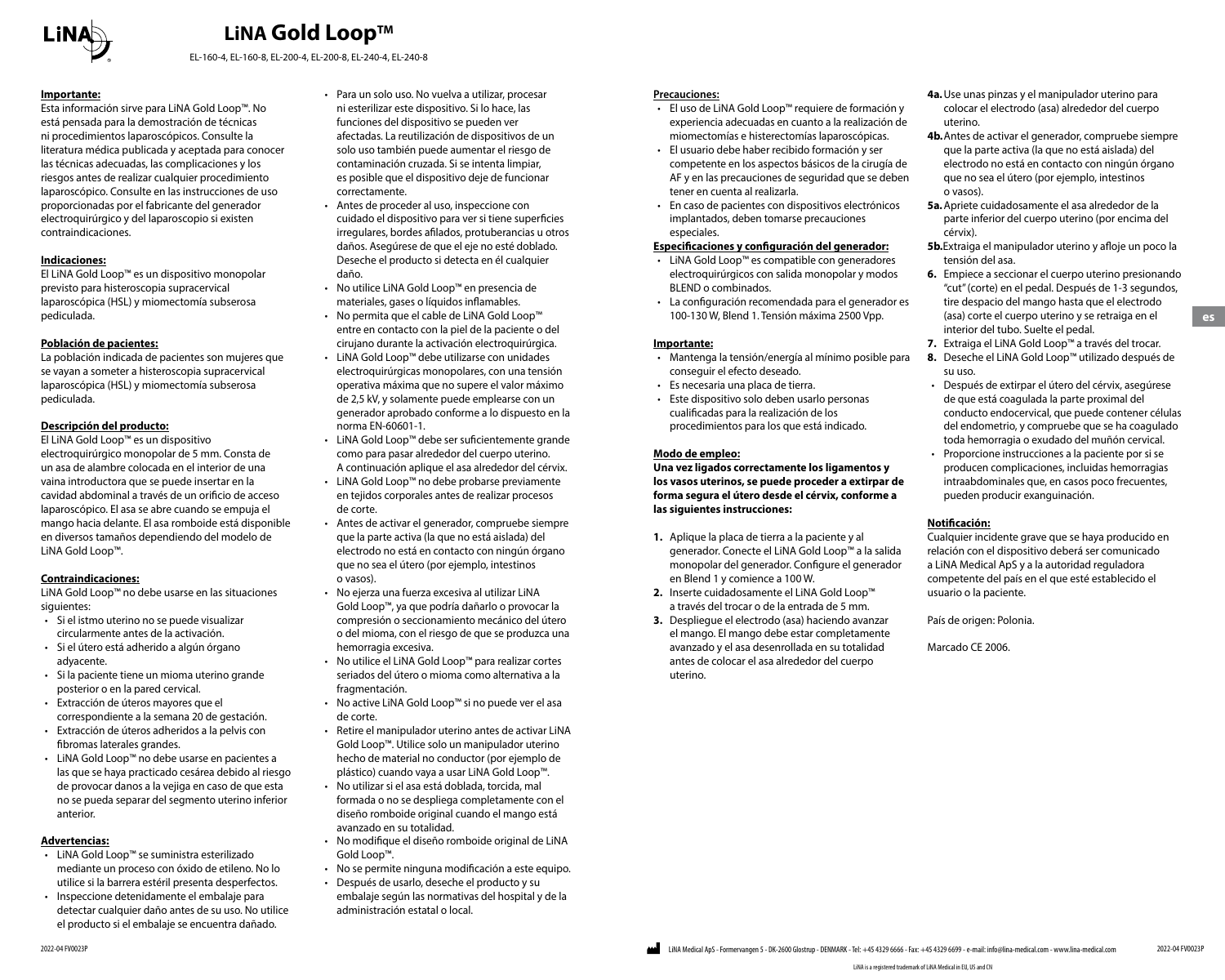

EL-160-4, EL-160-8, EL-200-4, EL-200-8, EL-240-4, EL-240-8

#### **Importante:**

Estas informações destinam-se à utilização do LiNA Gold Loop™. As mesmas não se destinam a demonstrar técnicas ou procedimentos laparoscópicos. Antes de proceder a um procedimento laparoscópico, consulte documentação médica publicada e certificada para obter informações sobre as técnicas adequadas, as complicações e os perigos inerentes. Para obter informações sobre contraindicações, consulte as instruções de utilização fornecidas pelo fabricante da unidade de eletrocirurgia e/ou do laparoscópio a ser utilizado.

#### **Uso pretendido:**

O LiNA Gold Loop™ é um dispositivo monopolar destinado à miomectomia subserosa pediculada e à histerectomia supracervical laparoscópica (HSL).

#### **População de pacientes:**

A população de pacientes prevista é composta por mulheres sujeitas a miomectomia subserosa pediculada e a histerectomia supracervical laparoscópica (HSL).

#### **Descrição do produto:**

O LiNA Gold Loop™ é um dispositivo de eletrocirurgia monopolar de 5 mm. É constituído por uma ansa de fio no interior de uma bainha introdutora e pode ser introduzido na cavidade abdominal através de uma porta de acesso laparoscópica. A ansa abre-se quando o punho é empurrado para a frente. Dependendo da variante do LiNA Gold Loop™, encontra-se disponível uma ansa com forma romboide em diferentes tamanhos.

#### **Contraindicações:**

O LiNA Gold Loop™ não deve ser utilizado nas seguintes situações:

- Se o istmo uterino não puder ser visualizado circunferencialmente antes da ativação.
- Se o útero estiver aderido a qualquer órgão adjacente.
- Se a paciente apresentar miomas volumosos na parede do colo do útero ou uterina posterior.
- Remoção do útero maior do que a 20.ª semana gestacional.
- Remoção do útero aderido à pélvis com fibromas laterais volumosos.
- O LiNA Gold Loop™ não deve ser utilizado em pacientes que tenham realizado cesariana devido ao risco de lesões na bexiga na eventualidade de a mesma não conseguir ser completamente dissecada do segmento uterino anterior inferior.

#### **Avisos:**

• O LiNA Gold Loop™ é fornecido esterilizado utilizando um processo de óxido de etileno. Não utilize o dispositivo se a barreira estéril estiver danificada.

- Antes da utilização, examine cuidadosamente a embalagem quanto a quaisquer danos. Não utilize o dispositivo se a embalagem estiver danificada.
- Apenas para utilização única. Não reutilize, reprocesse ou reesterilize este dispositivo. Qualquer reprocessamento poderá impedir as funções do dispositivo. A reutilização de dispositivos de utilização única pode também aumentar o risco de contaminação cruzada. As tentativas de limpeza do dispositivo resultam em risco de avaria do mesmo.
- Antes da utilização, examine cuidadosamente o dispositivo quanto a superfícies irregulares acidentais, extremidades pontiagudas, saliências ou outros danos. Certifique-se de que a haste não está dobrada. Elimine o produto se descobrir qualquer dano.
- Não utilize o LiNA Gold Loop™ na presença de materiais inflamáveis ou gases/fluidos inflamáveis.
- Não permita que o cabo do LiNA Gold Loop™ entre em contacto com a pele da paciente ou do cirurgião durante a ativação eletrocirúrgica.
- O LiNA Gold Loop™ deve ser utilizado com unidades de eletrocirurgia monopolares com tensão de operação máxima de 2,5 kV de pico e apenas pode ser utilizado com uma unidade de eletrocirurgia aprovada pela norma EN 60601-1.
- O LiNA Gold Loop™ deve ser suficientemente grande para passar em redor do corpo do útero. Em seguida, aplique a ansa em redor do colo do útero.
- O LiNA Gold Loop™ não deve ser pré-testado em contacto com o tecido corporal antes de qualquer processo de corte.
- Antes de ativar a unidade de eletrocirurgia, certifique-se sempre de que a parte ativa (ou seja, não isolada) do elétrodo não está em contacto com outro órgão que não o útero (por exemplo, intestino ou vaso sanguíneo).
- Não aplique força excessiva ao utilizar o LiNA Gold Loop™. Tal poderá danificar o produto ou resultar em aprisionamento e corte mecânico em secções do útero ou do mioma, podendo causar uma hemorragia excessiva.
- Não utilize o LiNA Gold Loop™ para corte do útero ou do mioma como alternativa à morcelação.
- Não ative o LiNA Gold Loop™ se não for possível visualizar a ansa de corte.
- Remova o manipulador uterino antes de ativar o LiNA Gold Loop™. Apenas deverá ser utilizado um manipulador uterino fabricado com material não condutor (por exemplo, plástico) com o LiNA Gold Loop™.
- Não utilize o dispositivo se a ansa estiver dobrada, torcida, deformada ou se não desdobrar completamente, de acordo com o desenho romboide original, quando a pega estiver totalmente saída.
- Não modifique o desenho romboide original do LiNA Gold Loop™.
- Não são permitidas modificações a este equipamento.
- Após a utilização, elimine o produto e a respetiva embalagem de acordo com as políticas hospitalares, administrativas e/ou do governo local.

#### **Precauções:**

- A utilização do LiNA Gold Loop™ requer uma formação e experiência adequadas relativamente à execução de procedimentos de histerectomia e miomectomia laparoscópica.
- O utilizador deverá possuir formação e competências inerentes aos conhecimentos básicos da cirurgia de alta frequência e das precauções de segurança aplicáveis no decurso da mesma.
- Devem ser tomadas precauções quando a paciente possui um dispositivo eletrónico implantado (DEI).

#### **Especificações e definições da unidade de eletrocirurgia:**

- O LiNA Gold Loop™ é compatível com todas as unidades de eletrocirurgia padrão com saída monopolar e modos BLEND.
- A definição recomendada da unidade de eletrocirurgia é 100–130 W, Blend 1. Tensão máxima: 2500 Vpp.

#### **Importante:**

- Para obter o efeito pretendido, mantenha a tensão/ potência o mais baixo possível.
- É necessária uma placa com ligação à terra.
- Este dispositivo apenas deverá ser utilizado por pessoas qualificadas e nos procedimentos para os quais este dispositivo é indicado.

#### **Instruções de utilização:**

**Após os vasos sanguíneos e ligamentos uterinos terem sido corretamente ligados, e quando o útero puder ser retirado com segurança do colo do útero, siga as instruções indicadas abaixo:**

- **1.** Ligue a placa com ligação à terra à paciente e à unidade de eletrocirurgia. Ligue o LiNA Gold Loop™ à saída monopolar da unidade de eletrocirurgia. Coloque a unidade de eletrocirurgia em Blend 1 e comece com 100 W.
- **2.** Introduza cuidadosamente o LiNA Gold Loop™ através de um/a trocarte/entrada de 5 mm.
- **3.** Desdobre o elétrodo (ansa) fazendo avançar a pega. Antes de colocar a ansa em redor do corpo do útero, a pega deve estar completamente saída e a ansa totalmente desdobrada.
- **4a.**Utilize pinça(s) e o manipulador uterino para ajudar a colocar o elétrodo (ansa) em redor do corpo do útero.
- **4b.**Antes de ativar a unidade de eletrocirurgia, certifique-se sempre de que a parte ativa (ou seja, não isolada) do elétrodo não está em contacto com outro órgão que não o útero (por exemplo, intestino ou vaso sanguíneo).
- **5a.**Aperte cuidadosamente a ansa em redor da parte inferior do corpo do útero (acima do colo do útero).
- **5b.**Remova o manipulador uterino e liberte ligeiramente a tensão da ansa.
- **6.** Inicie o processo de corte em secções do corpo do útero premindo «Cut» (Cortar) no pedal. Após 1–3 segundos, puxe lentamente a pega até o elétrodo (ansa) cortar o corpo do útero e se retrair para dentro do tubo. Pare de premir o pedal.
- **7.** Remova o LiNA Gold Loop™ através do trocarte.
- **8.** Após a utilização, elimine o LiNA Gold Loop™ utilizado.
- Após a remoção do útero do colo do útero, certifique-se de que a parte proximal do canal endocervical, que poderá conter células do endométrio, está coagulada e de que qualquer hemorragia ou ressumação no coto do colo do útero está coagulada.
- Forneça às pacientes instruções de acompanhamento na eventualidade de ocorrerem complicações, incluindo hemorragia intraabdominal o que, em casos raros, poderá levar à exsanguinação.

#### **Comunicação:**

Qualquer incidente grave que ocorra com o dispositivo deverá ser comunicado à LiNA Medical ApS e à autoridade reguladora competente do país onde o utilizador e/ou a paciente estiverem estabelecidos.

País de origem: Polónia.

Marcação CE 2006.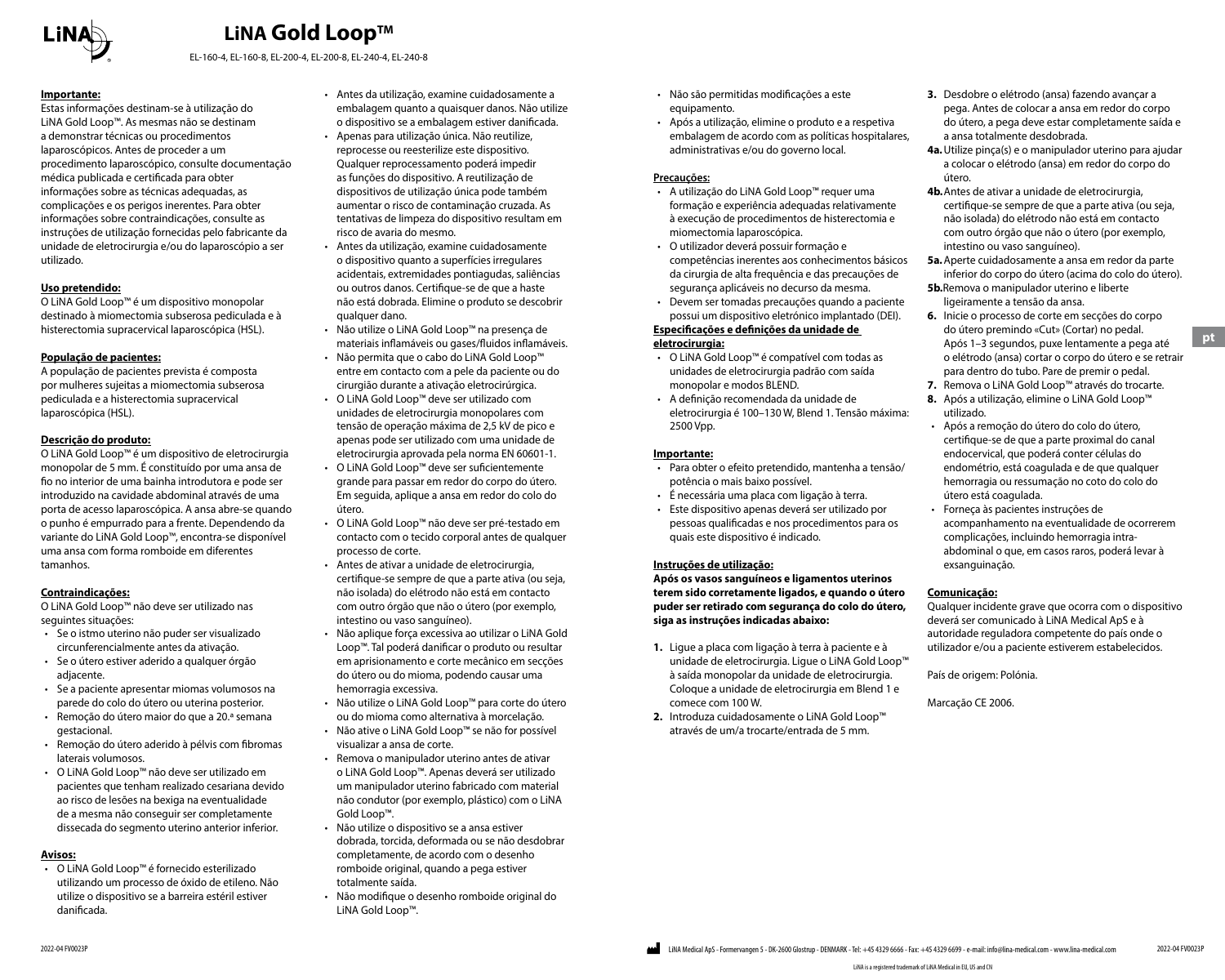

EL-160-4, EL-160-8, EL-200-4, EL-200-8, EL-240-4, EL-240-8

#### **Důležité:**

Tyto informace slouží jako pokyny k použití prostředku LiNA Gold Loop™. Jejich účelem není ukázat laparoskopické techniky ani zákroky. Před prováděním jakéhokoli laparoskopického zákroku se seznamte s odpovídajícími technikami, komplikacemi a riziky uvedenými v publikované a uznávané lékařské literatuře. Informace o kontraindikacích naleznete v návodu k použití od výrobce použitého elektrochirurgického generátoru a/nebo laparoskopu.

#### **Určené použití:**

LiNA Gold Loop™ je monopolární prostředek určený k laparoskopické supracervikální hysterektomii (LSH) a k resekci subserózních stopkatých myomů.

#### **Populace pacientů:**

Určenou populací pacientek jsou ženy podstupující laparoskopickou supracervikální hysterektomii (LSH) a resekci subserózních stopkatých myomů.

#### **Popis výrobku:**

LiNA Gold Loop™ je 5mm monopolární elektrochirurgický prostředek. Skládá se z drátěné smyčky uvnitř zaváděcího pouzdra, který lze zavést do dutiny břišní přes laparoskopický přístupový port. Po zatlačení rukojeti dopředu se smyčka otevře. Smyčka ve tvaru kosočtverce je k dispozici v různých velikostech v závislosti na variantě prostředku LiNA Gold Loop™.

#### **Kontraindikace:**

Prostředek LiNA Gold Loop™ nelze použít v následujících situacích:

- Pokud nelze před aktivací zobrazit cirkumferenčně děložní úžinu.
- Pokud je děloha přirostlá k sousedním orgánům.
- Pokud má pacientka velké myomy zadní stěny dělohy nebo děložního hrdla. • Odstranění dělohy, která je větší než ve
- 20. gestačním týdnu.
- Odstranění dělohy, která je připojena k pánvi prostřednictvím velkých bočních myomů.
- Prostředek LiNA Gold Loop™ by se neměl používat u pacientek, které podstoupily porod císařským řezem, a to z důvodu rizika poranění močového měchýře v případě, že se nepodaří močový měchýř zcela oddělit od dolního předního děložního segmentu.

#### **Varování:**

- Prostředek LiNA Gold Loop™ se dodává sterilní a sterilizuje se pomocí postupu s ethylenoxidem. Nepoužívejte v případě, že byla porušena sterilní bariéra.
- Před použitím si pečlivě prohlédněte obal a zkontrolujte, zda není poškozený. Nepoužívejte prostředek, pokud je obal poškozený.
- Pouze pro jedno použití. Tento prostředek nepoužívejte opakovaně, nezpracovávejte

opakovaně ani neresterilizujte. Jakékoliv opakované zpracování může mít nepříznivý vliv na funkci tohoto prostředku. Opakované použití prostředků určených pro jedno použití může vést ke zvýšení rizika křížové kontaminace. Snahy o vyčištění prostředku mají za následek riziko jeho selhání.

- Před použitím prostředek pečlivě zkontrolujte, zda na něm nejsou nechtěné nerovnosti, ostré hrany, výstupky nebo jiná poškození. Ujistěte se, že dřík není ohnutý. Pokud je zjištěno jakékoli poškození, zařízení zlikvidujte.
- Prostředek LiNA Gold Loop™ nepoužívejte v přítomnosti hořlavého materiálu nebo hořlavých plynů/tekutin.
- .<br>• Nedopusťte, aby se kabel prostředku LiNA Gold Loop™ během elektrochirurgické aktivace dotýkal kůže pacientky nebo chirurga.
- Prostředek LiNA Gold Loop™ se musí používat v kombinaci s monopolární elektrochirurgickou jednotkou s maximálním provozním napětím nepřesahujícím špičkové napětí 2,5 kV a smí se používat pouze s generátorem vyhovujícím normě EN-60601-1.
- Prostředek LiNA Gold Loop™ musí být dostatečně velký, aby mohl projít kolem těla dělohy. Poté přiložte smyčku kolem děložního čípku.
- Před jakýmkoli řezáním nesmí být prostředek LiNA Gold Loop™ předem testován na tělesné tkáni.
- Vždy zkontrolujte, zda se aktivní (tj. neizolovaná) část elektrody nedotýká jiného orgánu než dělohy (např. střeva nebo cévy).
- Při používání prostředku LiNA Gold Loop™ nevyvíjejte příliš velkou sílu. Mohlo by dojít k poškození výrobku nebo k uvíznutí a mechanickému rozříznutí dělohy nebo myomu s rizikem nadměrného krvácení.
- Nepoužívejte prostředek LiNA Gold Loop™ k rozřezání dělohy nebo myomu jako alternativu k morcelaci.
- Neaktivujte prostředek LiNA Gold Loop™, pokud není možné vizualizovat řeznou smyčku.
- Před aktivací prostředku LiNA Gold Loop™ vyjměte děložní manipulátor. S prostředkem LiNA Gold Loop™ by se měl používat pouze děložní manipulátor vyrobený z nevodivého materiálu (např. z plastu).
- Nepoužívejte, pokud je smyčka ohnutá, zkroucená, deformovaná nebo se po úplném vysunutí rukojeti nerozvíjí do původního kosočtvercového tvaru.
- Původní kosočtvercový tvar smyčky prostředku LiNA Gold Loop™ neupravujte.
- Nejsou povoleny žádné úpravy tohoto zařízení. • Po použití proveďte likvidaci výrobku a jeho obalu ve shodě se směrnicemi daného zdravotnického zařízení, místními správními předpisy a/nebo místními národními směrnicemi.

#### **Bezpečnostní opatření:**

- Použití prostředku LiNA Gold Loop™ vyžaduje odpovídající výcvik a zkušenosti s prováděním laparoskopické myomektomie a hysterektomie.
- Uživatel musí být vyškolen a kompetentní v základech VF chirurgie a bezpečnostních opatřeních, která se vztahují na používání VF chirurgie.
- Pokud má pacientka implantován elektronický zdravotnický prostředek (IED), je třeba dodržet bezpečnostní opatření.

#### **Specifikace a nastavení generátoru:**

- Prostředek LiNA Gold Loop™ je kompatibilní se všemi standardními elektrochirurgickými generátory s monopolárním výstupem a režimy BLEND.
- Doporučené nastavení generátoru je 100–130 W, Blend 1. Maximální napětí je 2 500 Vp-p.

#### **Důležité:**

- Abyste dosáhli požadovaného účinku, udržujte co nejnižší napětí/výkon.
- Je nutná uzemňovací deska.
- Tento prostředek mohou používat pouze osoby kvalifikované pro postupy, pro které je určen.

#### **Návod k použití:**

**Po správném podvázání děložních vazů a cév, kdy lze dělohu bezpečně amputovat od děložního hrdla, postupujte podle následujících pokynů:**

- **1.** Připojte uzemňovací desku k pacientce a generátoru. Připojte prostředek LiNA Gold Loop™ k monopolárnímu výstupu generátoru. Nastavte generátor na Blend 1 a začněte s výkonem 100 W.
- **2.** Opatrně zaveďte prostředek LiNA Gold Loop™ přes 5mm trokar/vstup.
- **3.** Rozviňte elektrodu (smyčku) posunutím rukojeti dopředu. Před umístěním smyčky kolem děložního těla musí být rukojeť zcela vysunuta a smyčka 100% rozvinuta.
- **4a.**K umístění elektrody (smyčky) kolem těla dělohy použijte grasper(y) a děložní manipulátor.
- **4b.**Před aktivací generátoru vždy zkontrolujte, zda se aktivní (tj. neizolovaná) část elektrody nedotýká jiného orgánu než dělohy (např. střeva nebo cévy).
- **5a.**Opatrně utáhněte smyčku kolem dolní části těla dělohy (nad děložním hrdlem).
- **5b.**Odstraňte děložní manipulátor a mírně uvolněte zatažení smyčky.
- **6.** Děložní tělo začněte rozřezávat stisknutím tlačítka "cut" (řezat) na nožním pedálu. Po 1–3 sekundách pomalu zatáhněte za rukojeť, dokud elektroda (smyčka) neprořízne tělo dělohy a nezatáhne se dovnitř trubice. Přestaňte sešlapávat nožní pedál.
- **7.** Vyjměte prostředek LiNA Gold Loop™ přes trokar. **8.** Použitý prostředek LiNA Gold Loop™ po použití zlikviduite.

**cs**

- Po amputaci dělohy od čípku proveďte koagulaci proximální části endocervikálního kanálu, která může obsahovat endometriální buňky, a zajistěte koagulaci případného krvácení nebo výpotku na děložním pahýlu.
- Poskytněte pacientkám pokyny pro následnou péči v případě komplikací včetně vnitrobřišního krvácení, které může ve vzácných případech vést k vykrvácení.

#### **Ohlašování:**

Jakýkoliv nežádoucí incident, ke kterému došlo v souvislosti s výrobkem, je třeba nahlásit společnosti LiNA Medical ApS a kompetentnímu regulačnímu úřadu země, ve které je uživatel a/nebo pacient zaregistrován.

Země původu: Polsko.

Označení CE 2006.

LiNA is a registered trademark of LiNA Medical in EU, US and CN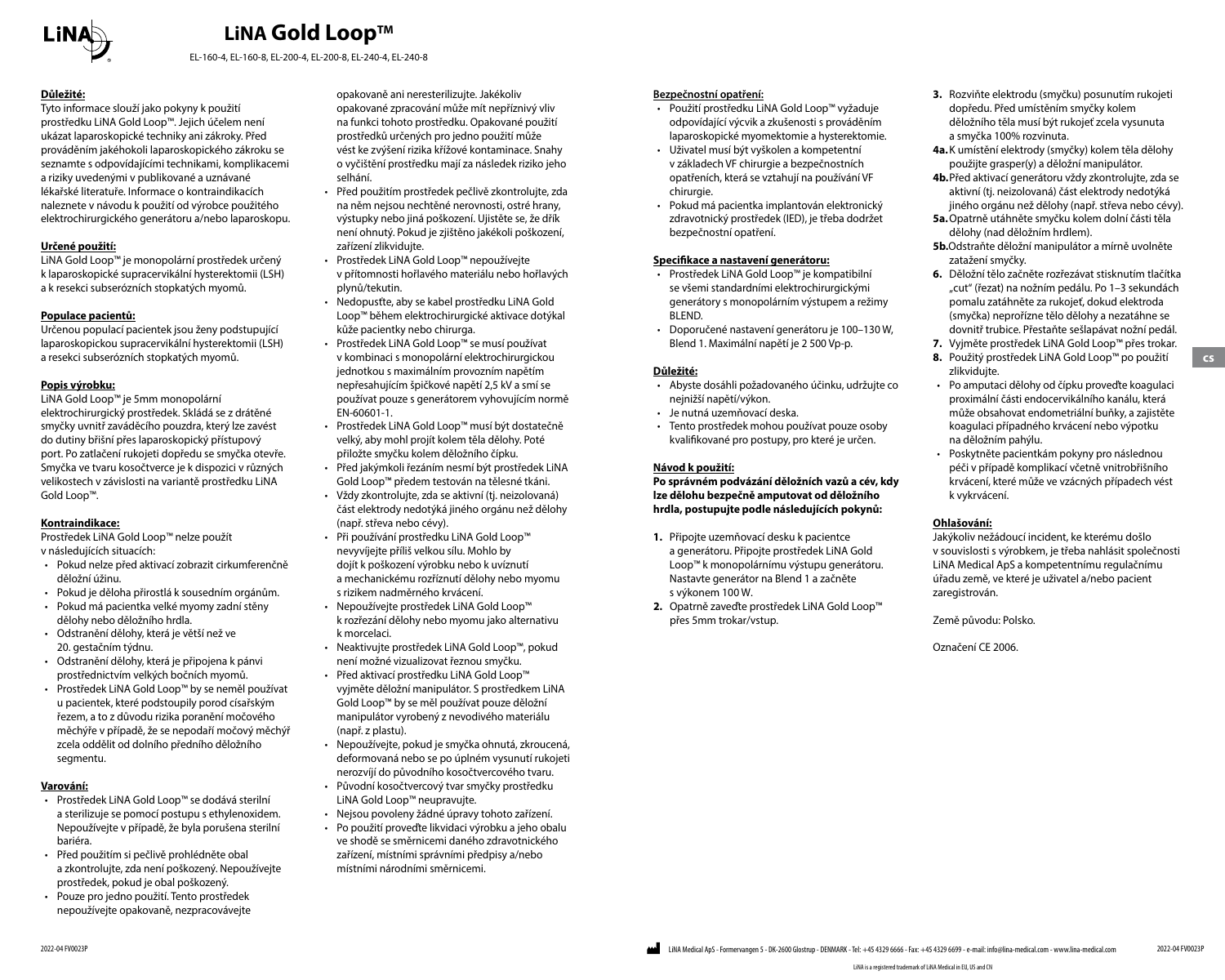

EL-160-4, EL-160-8, EL-200-4, EL-200-8, EL-240-4, EL-240-8

#### **Dôležité:**

Tieto informácie sú týkajú používania pomôcky LiNA Gold Loop™. Nie sú určené na demonštrovanie laparoskopických techník a postupov. Pred vykonaním akéhokoľvek laparoskopického postupu si pozrite publikovanú a uznávanú zdravotnícku literatúru s informáciami o správnych technikách, komplikáciách a nebezpečenstvách. Kontraindikácie nájdete v návode na použitie od výrobcu elektrochirurgického generátora a/alebo laparoskopu.

#### **Určené použitie:**

LiNA Gold Loop™ je monopolárna pomôcka určená na laparoskopickú supracervikálnu hysterektómiu (LSH) a myomektómiu subseróznych stopkatých myómov.

#### **Populácia pacientov:**

Určenou populáciou pacientov sú ženy podstupujúce laparoskopickú supracervikálnu hysterektómiu (LSH) a myomektómiu subseróznych stopkatých myómov.

#### **Opis výrobku:**

Pomôcka LiNA Gold Loop™ je 5 mm monopolárna elektrochirurgická pomôcka. Pozostáva z drôtenej slučky vo vnútri zavádzacieho puzdra, ktoré je možné vložiť do brušnej dutiny cez laparoskopický prístupový port. Slučka sa otvorí, keď je rukoväť zatlačená dopredu. Slučka kosoštvorcového tvaru je dostupná v rôznych veľkostiach v závislosti od variantu pomôcky LiNA Gold Loop™.

#### **Kontraindikácie:**

Pomôcku LiNA Gold Loop™ nepoužívajte v nasledujúcich situáciách:

- Ak istmus maternice nie je možné pred aktiváciou zobraziť po obvode.
- Ak je maternica prilepená k akýmkoľvek susedným orgánom.
- Ak má pacientka veľké myómy zadnej maternice alebo steny krčka.
- Vybratie maternice, ktorá je dlhšia ako v 20. gestačnom týždni.
- Vybratie maternice, ktorá je pripojená k panve s veľkými bočnými fibroidmi.
- Pomôcku LiNA Gold Loop™ nepoužívajte u pacientok, ktoré podstúpili cisársky rez kvôli riziku poranenia močového mechúra v prípade, že močový mechúr nemožno úplne oddeliť od spodného predného segmentu maternice.

#### **Výstrahy:**

- Pomôcka LiNA Gold Loop™ sa dodáva sterilizovaná použitím etylénoxidu. Pomôcku nepoužívajte, ak je sterilná bariéra poškodená.
- Pred použitím pomôcky starostlivo skontrolujte, či obal nie je poškodený. Pomôcku nepoužívajte, ak je balenie poškodené.
- Len na jednorazové použitie. Túto pomôcku nepoužívajte, nespracúvajte ani nesterilizujte opakovane. Akékoľvek opakované spracovanie

môže ohroziť fungovanie tejto pomôcky. Opakované používanie pomôcok na jednorazové použitie môže tiež zvýšiť riziko krížovej kontaminácie. Pokusy vyčistiť pomôcku vedú k riziku, že nebude správne fungovať.

- Pred použitím pomôcku starostlivo skontrolujte, či nemá neúmyselne drsné povrchy, ostré hrany, výčnelky alebo iné poškodenia. Uistite sa, že driek nie je ohnutý. Ak zistíte akékoľvek poškodenie, pomôcku zlikvidujte.
- Pomôcku LiNA Gold Loop™ nepoužívajte v prítomnosti horľavých materiálov alebo horľavých plynov/kvapalín.
- Nedovoľte, aby sa kábel pomôcky LiNA Gold Loop™ počas elektrochirurgickej aktivácie dostal do kontaktu s kožou pacienta alebo chirurga.
- Pomôcka LiNA Gold Loop™ sa musí používať s monopolárnymi elektrochirurgickými jednotkami s maximálnym prevádzkovým napätím nepresahujúcim 2,5 kV špičkovej hodnoty a môže sa používať iba s generátorom schváleným podľa normy EN-60601-1.
- Pomôcka LiNA Gold Loop™ musí byť dostatočne veľká, aby prešla okolo tela maternice. Potom nasaďte slučku okolo krčka maternice.
- Pomôcka LiNA Gold Loop™ sa nesmie pred akýmkoľvek procesom rezania testovať na telesnom tkanive.
- Pred aktiváciou generátora vždy skontrolujte, či aktívna (t. j. neizolovaná) časť elektródy nie je v kontakte so žiadnym iným orgánom ako maternicou (napr. črevo alebo cieva).
- Pri používaní pomôcky LiNA Gold Loop™ nepoužívajte nadmernú silu. Mohlo by dôjsť k poškodeniu výrobku alebo k zachyteniu a mechanickému rozrezaniu maternice alebo myómu s rizikom nadmerného krvácania.
- Nepoužívajte pomôcku LiNA Gold Loop™ na rezanie maternice alebo myómu ako alternatívu k morcelácii.
- Neaktivujte pomôcku LiNA Gold Loop™, ak nie je možné vizualizovať rezaciu slučku.
- Pred aktiváciou pomôcky LiNA Gold Loop™ odstráňte manipulátor maternice. S pomôckou LiNA Gold Loop™ sa môže používať iba manipulátor maternice vyrobený z nevodivého materiálu (napr. plastu).
- Nepoužívajte, ak je slučka ohnutá, skrútená, zdeformovaná alebo sa úplne nerozvinie do pôvodného kosoštvorcového tvaru, keď je rukoväť úplne vysunutá.
- Neupravujte pôvodný kosoštvorcový tvar pomôcky LiNA Gold Loop™.
- Úpravy tejto pomôcky nie sú povolené.
- Po použití zlikvidujte výrobok a obal v súlade so zásadami nemocnice, miestnej samosprávy a/alebo administratívnymi zásadami.

#### **Bezpečnostné opatrenia:**

- Používanie pomôcky LiNA Gold Loop™ vyžaduje absolvovanie primeraného školenia a skúsenosti s vykonávaním laparoskopickej myomektómie a hysterektómie.
- Používateľ musí byť vyškolený a kompetentný v oblasti základov vysokofrekvenčnej chirurgie a bezpečnostných opatrení, ktoré sa vzťahujú na používanie vysokofrekvenčnej chirurgie.
- Ak má pacientka implantovanú elektronickú pomôcku (IED), je potrebné prijať bezpečnostné opatrenia.

#### **Špecifikácie a nastavenia generátora:**

- Pomôcka LiNA Gold Loop™ je kompatibilná so všetkými štandardnými elektrochirurgickými generátormi s monopolárnym výstupom a režimom BLEND.
- Odporúčané nastavenie pre generátor je 100 – 130 W, Blend 1. Max. napätie 2 500 Vp-p.

#### **Dôležité:**

- Udržujte napätie/výkon čo najnižšie, aby ste dosiahli požadovaný efekt.
- Použitie uzemňovacej neutrálnej elektródy je nevyhnutné.
- Túto pomôcku môžu používať iba osoby kvalifikované v postupoch, pre ktoré je táto pomôcka indikovaná.

#### **Návod na použitie:**

**Po správnom podviazaní maternicových väzov a ciev je možné maternicu bezpečne amputovať z krčka maternice podľa nižšie uvedených pokynov:**

- **1.** Priložte uzemňovaciu neutrálnu elektródu na pacienta a generátor. Pripojte pomôcku LiNA Gold Loop™ k monopolárnemu výstupu generátora. Nastavte generátor na Blend 1 a začnite na 100 W.
- **2.** Opatrne vložte pomôcku LiNA Gold Loop™ cez 5 mm trokár/vstup.
- **3.** Rozviňte elektródu (slučku) posunutím rukoväte dopredu. Pred umiestnením slučky okolo tela maternice musí byť rukoväť úplne predsunutá a slučka musí byť 100 % rozvinutá.
- **4a.**Na pomoc pri umiestnení elektródy (slučky) okolo tela maternice použite grasper(re) a manipulátor maternice.
- **4b.**Pred aktiváciou generátora vždy skontrolujte, či aktívna (t. j. neizolovaná) časť elektródy nie je v kontakte so žiadnym iným orgánom ako maternicou (napr. črevo alebo cieva).
- **5a.**Opatrne utiahnite slučku okolo spodnej časti tela maternice (nad krčkom maternice).
- **5b.** Odstráňte manipulátor maternice a mierne uvoľnite napätie slučky.
- **6.** Začnite rezať telo maternice stlačením tlačidla "Cut" na nožnom pedáli. Po 1 – 3 sekundách pomaly ťahajte za rukoväť, kým elektróda (slučka) neprereže telo maternice a nestiahne sa do trubice. Prestaňte stláčať nožný pedál.
- **7.** Vyberte pomôcku LiNA Gold Loop™ cez trokár.
- **8.** Použitú pomôcku LiNA Gold Loop™ po použití zlikviduite.
- Po amputácii maternice z krčka maternice sa uistite, že proximálna časť endocervikálneho kanála, ktorá môže obsahovať endometriálne bunky, je koagulovaná, a uistite sa, že akékoľvek krvácanie alebo mokvanie na krčku maternice je koagulované.
- Poskytnite pokyny na ďalšiu kontrolu pacientok v prípade komplikácií vrátane vnútrobrušného krvácania, ktoré môže v zriedkavých prípadoch viesť k vykrvácaniu.

#### **Hlásenie:**

Akýkoľvek závažný incident, ktorý sa vyskytol v súvislosti s pomôckou, je potrebné nahlásiť spoločnosti LiNA Medical ApS a príslušnému regulačnému orgánu krajiny, v ktorej sa nachádza používateľ a/alebo pacient.

Krajina pôvodu: Poľsko.

Označenie CE 2006.

**sk**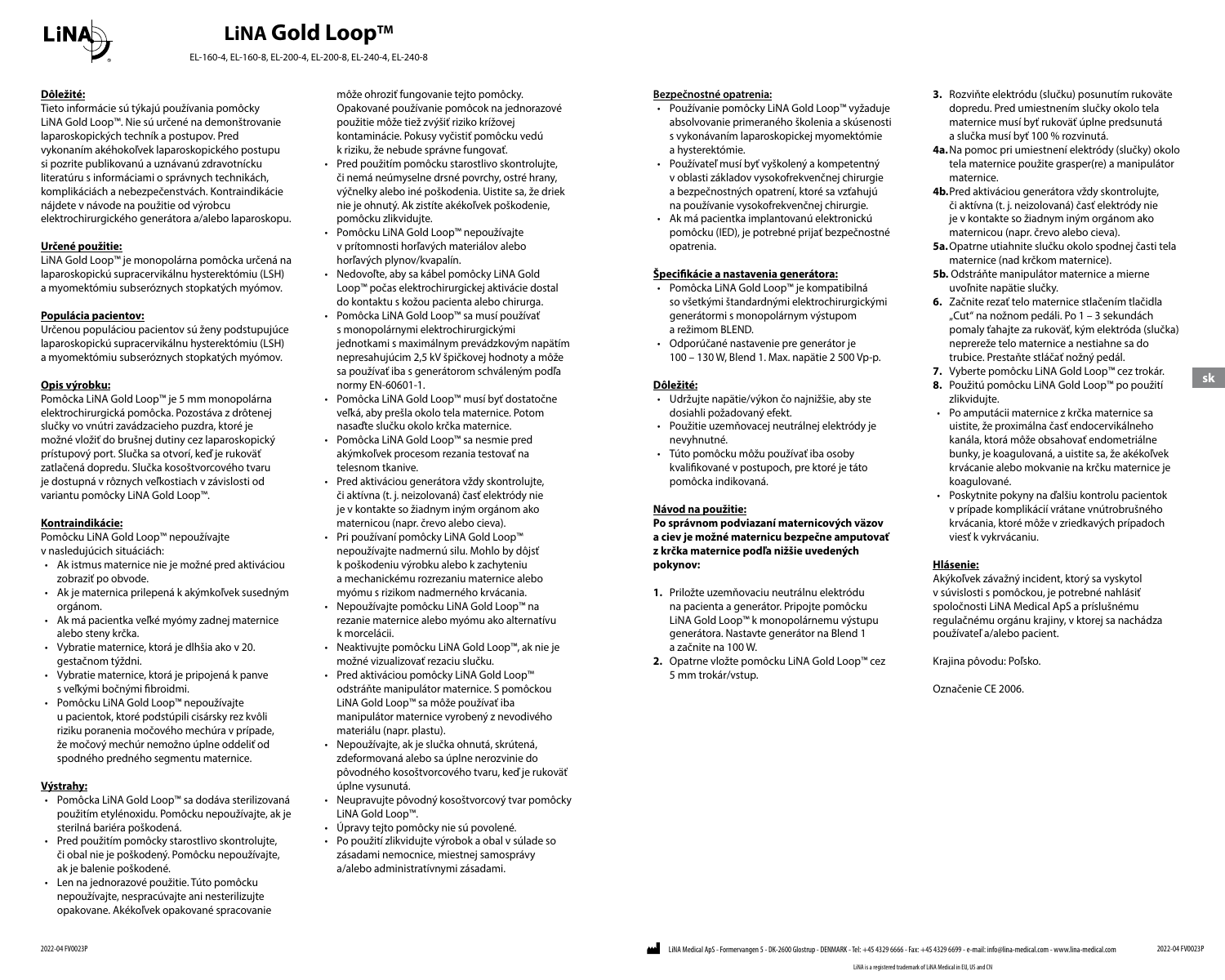

EL-160-4, EL-160-8, EL-200-4, EL-200-8, EL-240-4, EL-240-8

#### **Pomembno:**

Te informacije so namenjene uporabi pripomočka LiNA Gold Loop™. Niso namenjene prikazu laparoskopskih tehnik ali postopkov. Pred vsakim laparoskopskim posegom se pozanimajte o ustreznih tehnikah, zapletih in tveganjih v objavljeni in priznani medicinski literaturi. Glede kontraindikacij upoštevajte navodila proizvajalca za uporabo elektrokirurškega generatorja in/ali laparoskopa, ki ga boste uporabili.

#### **Predvidena uporaba:**

LiNA Gold Loop™ je monopolarni pripomoček, namenjen laparoskopski supracervikalni histerektomiji (LSH) in mioktomiji subseroznih pecljatih miomov.

#### **Populacija bolnic:**

Pripomoček je namenjen ženskam z načrtovano laparoskopsko supracervikalno histerektomijo (LSH) in mioktomijo subseroznih pecljatih miomov.

#### **Opis pripomočka:**

LiNA Gold Loop™ je 5-mm monopolarni elektrokirurški pripomoček. Sestavljen je iz žične zanke znotraj uvajalnega tubusa, ki se lahko uvede v trebušno votlino skozi laparoskopski dostop. Zanka se razpre, ko ročico potisnete naprej. Posamezne različice pripomočka LiNA Gold Loop™ imajo različno velike zanke v obliki romboida.

#### **Kontraindikacije:**

Pripomočka LiNA Gold Loop™ ne smete uporabiti v naslednjih situacijah:

- Če materničnega istmusa pred aktivacijo pripomočka ne morete opazovati po celotnem obsegu.
- Če je maternica pritrjena na katerega od bližnjih organov.
- Če ima bolnica večje miome na posteriorni strani maternice ali materničnem vratu. • V primeru odstranitve maternice pri bolnici, ki je
- noseča več kot 20 tednov.
- V primeru odstranitve maternice, ki je pritrjena na medenico z velikimi lateralnimi fibroidi.
- Pripomočka LiNA Gold Loop™ ne smete uporabljati pri bolnicah po carskem rezu zaradi nevarnosti poškodbe sečnega mehurja, če ni možna popolna disekcija mehurja od spodnjega prednjega segmenta maternice.

#### **Opozorila:**

- Pripomoček LiNA Gold Loop™ je ob dobavi sterilen. Steriliziran je z etilenoksidom. Pripomočka ne uporabljajte, če je poškodovana sterilna ovojnina.
- Pred uporabo skrbno preglejte, ali je ovojnina morda poškodovana. Ne uporabljajte, če je ovojnina poškodovana.
- Za enkratno uporabo. Pripomočka ne smete ponovno uporabiti ali ga ponovno sterilizirati. Vsaka ponovna obdelava lahko okvari njegove funkcije. Ponovna uporaba pripomočkov tudi

poveča tveganje za navzkrižno kontaminacijo. Če pripomoček poskusite očistiti, ga boste okvarili.

- Pripomoček pred uporabo natančno preglejte za nepredvidene grobe površine, ostre robove ali druge poškodbe. Prepričajte se, da tubus ni upognjen. Če opazite kakršno koli poškodbo, pripomoček zavrzite.
- Pripomočka LiNA Gold Loop™ ne uporabljajte v prisotnosti vnetljivih snovi ali vnetljivih plinov/ tekočin.
- Kabel pripomočka LiNA Gold Loop™ med elektrokirurško aktivacijo ne sme biti v stiku s kožo bolnice ali kirurga.
- Pripomoček LiNA Gold Loop™ uporabljajte z monopolarnimi elektrokirurškimi enotami z največjo delovno napetostjo, ki v vrhu ne presega 2,5 kV. Uporabljate ga lahko le z generatorjem, ki je skladen s standardom EN-60601-1.
- Zanka pripomočka LiNA Gold Loop™ mora biti dovolj velika, da skoznjo lahko preide maternično telo. Nato zanko namestite okoli materničnega vratu.
- Pred postopkom rezanja pripomočka LiNA Gold Loop™ ne smete testirati na drugih telesnih tkivih. • Pred aktiviranjem generatorja vedno poskrbite,
- da aktivni (tj. neizolirani) del elektrode ni v stiku z nobenim drugim organom (npr. črevesjem ali žilo).
- Med uporabo pripomočka LiNA Gold Loop™ ne uporabljajte čezmerne sile. To lahko poškoduje pripomoček ali povzroči ujetost ali mehansko sekcijo maternice ali mioma s tveganjem čezmerne krvavitve.
- Pripomočka LiNA Gold Loop™ ne uporabljajte za sekcijo maternice ali mioma kot alternativo morcelaciji.
- Pripomočka LiNA Gold Loop™ ne aktivirajte, če ne opazujete rezalne zanke.
- Odstranite manipulator maternice pred aktiviranjem pripomočka LiNA Gold Loop™. S pripomočkom LiNA Gold Loop™ uporabljajte le manipulator maternice, izdelan iz neprevodnega materiala (npr. plastike).
- Zanke ne uporabljajte, če je zanka upognjena, zasukana, preoblikovana ali ni popolnoma razvita v pravilno romboidno obliko, ko je ročaj popolnoma iztegnjen.
- Ne spreminjajte pravilne romboidne oblike zanke pripomočka LiNA Gold Loop™.
- Spreminjanje pripomočka ni dovoljeno.
- Pripomoček in ovojnino po uporabi odstranite v skladu z bolnišničnimi postopki ali veljavnimi predpisi.

#### **Previdnostni ukrepi:**

- Uporaba pripomočka LiNA Gold Loop™ zahteva ustrezno usposabljanje in izkušnje pri izvajanju laparoskopske mioktomije in histerektomije.
- Uporabnik mora biti usposobljen v osnovah visokofrekvenčne kirurgije in previdnostnih ukrepih, ki se uporabljajo pri visokofrekvenčnih kirurških posegih.

• Previdnostni ukrepi se morajo izvajati, če ima bolnica vsajen elektronski pripomoček (IED).

#### **Tehnični podatki in nastavitve generatorja:**

- Pripomoček LiNA Gold Loop™ je združljiv z vsemi standardnimi elektrokirurškimi generatorji z monopolarno vtičnico in načini BLEND.
- Priporočena nastavitev generatorja je 100–130 W, Blend 1. Največja napetost 2500 Vp-p.

#### **Pomembno:**

- Nastavitev napetosti in moči naj bo najnižja potrebna za dosego želenega učinka.
- Ozemljitvena plošča je obvezna.
- Pripomoček lahko uporabljajo le osebe, ki so usposobljene za posege, za katere je pripomoček namenjen.

#### **Navodilo za uporabo:**

**Po pravilni ligaciji materničnega ligamenta in žil, ko lahko maternico varno amputirate od materničnega vratu, sledite spodnjim navodilom:**

- **1.** Na bolnico in generator priključite ozemljitveno ploščo. Pripomoček LiNA Gold Loop™ priključite na monopolarno vtičnico generatorja. Generator nastavite na Blend 1 in začnite z nastavitvijo 100 W.
- **2.** Pripomoček LiNA Gold Loop™ previdno uvedite skozi 5 mm troakar/vstop.
- **3.** Z napredovanjem ročaja odvijte elektrodo (zanko). Ročaj popolnoma potisnite naprej, da se zanka popolnoma razvije, preden jo namestite okoli telesa maternice.
- **4a.**S prijemalko/prijemalkami in manipulatorjem maternice potisnite elektrodo (zanko) preko telesa maternice.

**4b.**Pred aktiviranjem generatorja vedno poskrbite, da aktivni (tj. neizolirani) del elektrode ni v stiku z nobenim drugim organom (npr. črevesjem ali žilo). **5a.**Previdno zategnite zanko okoli spodnjega dela

- telesa maternice (nad materničnim vratom).
- **5b.**Izvlecite manipulator maternice in narahlo sprostite napetost zanke.
- **6.** Začnite s sekcijo telesa maternice tako, da izberete funkcijo »cut« (Reži) s pritiskom na stopalko. Po 1–3 sekundah počasi povlecite ročaj, dokler elektroda (zanka) ne prereže telesa maternice in se uvleče v tubus. Stopalko sprostite.
- **7.** Pripomoček LiNA Gold Loop™ izvlecite skozi troakar.
- **8.** Pripomoček LiNA Gold Loop™ po uporabi zavrzite.
- Po amputaciji maternice od materničnega vratu poskrbite, da koagulirate proksimalni del endocervikalnega kanala, ki lahko vsebuje celice endometrija, in morebitno krvavitev ali izcedek iz krna materničnega vratu.
- Bolnicam dajte navodila za primer zapletov, vključno z intraabdominalno krvavitvijo, ki lahko v redkih primerih privede do izkrvavitve.

#### **Poročanje:**

O vsakem resnem incidentu, do katerega pride v povezavi s pripomočkom, morate poročati družbi LiNA Medical ApS in pristojnemu regulativnemu organu v državi, kjer imata uporabnik oziroma bolnica stalno prebivališče.

Država izvora: Poljska.

Oznaka CE 2006.

**sl**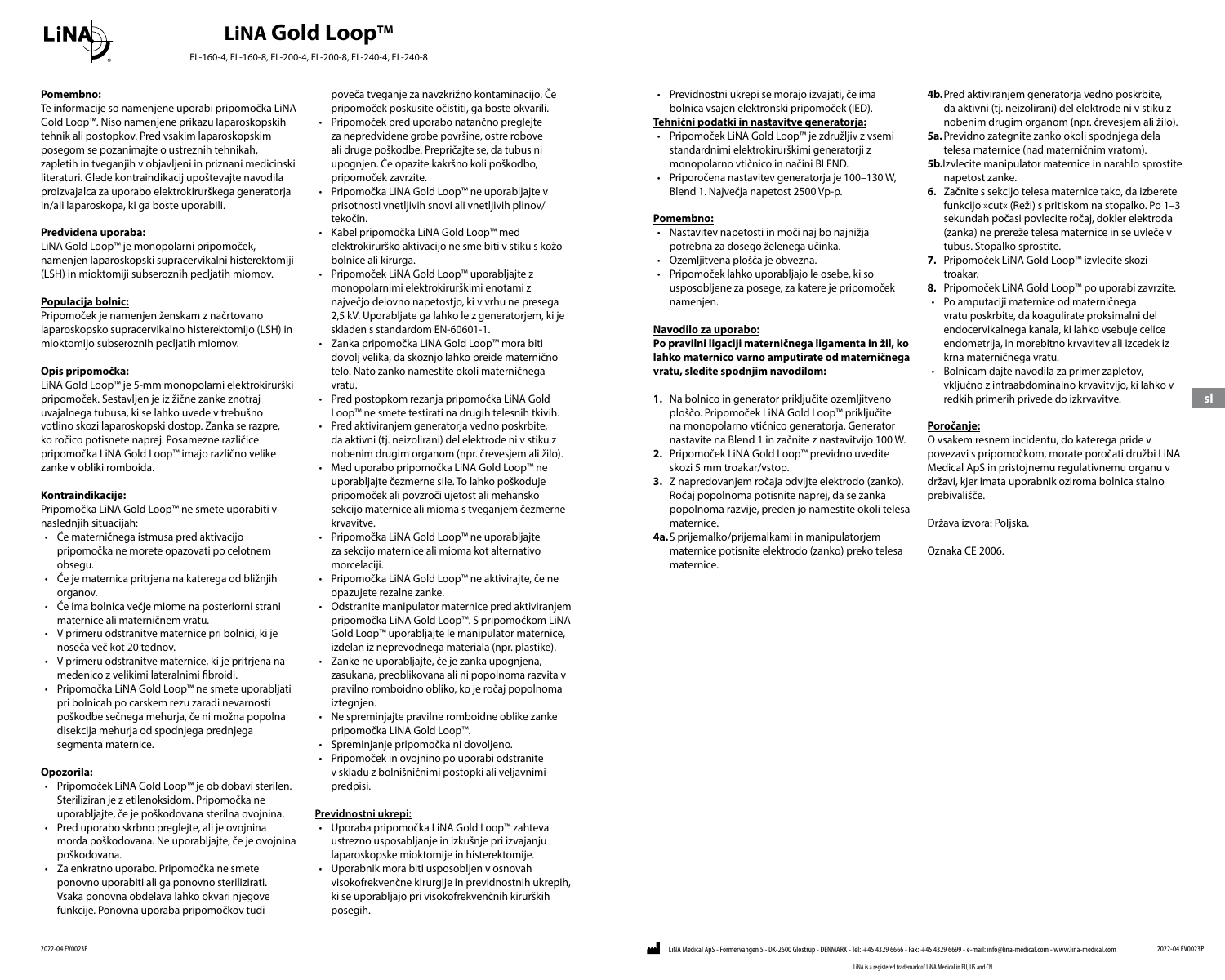

EL-160-4, EL-160-8, EL-200-4, EL-200-8, EL-240-4, EL-240-8

#### **Oluline**

See teave on ette nähtud seadme LiNA Gold Loop™ kasutamiseks. See ei ole ette nähtud laparoskoopiliste tehnikate või protseduuride demonstreerimiseks. Enne ükskõik millise laparoskoopilise protseduuri alustamist tutvuge avaldatud ja tunnustatud meditsiinilises kirjanduses sobivate tehnikate, tüsistuste ja ohtudega. Tutvuge vastunäidustuste korral kasutatava elektrokirurgilise generaatori ja/või laparoskoobi tootja kasutusjuhendiga.

#### **Sihtotstarve**

LiNA Gold Loop™ on monopolaarne seade, mis on ette nähtud laparoskoopilise supratservikaalse hüsterektoomia (LSH) ja subseroosse pediikliga müomektoomia jaoks.

#### **Patsientide populatsioon**

Ette nähtud kasutamiseks naistel, kellele tehakse laparoskoopiline supratservikaalne hüsterektoomia (LSH) ja subseroosse pediikliga müomektoomia.

#### **Toote kirjeldus**

LiNA Gold Loop™ on 5 mm monopolaarne elektrokirurgiline seade. See koosneb traatsilmusest sisestuskesta sees, mis sisestatakse kõhuõõnde laparoskoopilise juurdepääsu kaudu. Silmus avaneb, kui käepidet lükatakse edasi. Romboidi kujuga silmus on saadaval erinevates suurustes, sõltuvalt LiNA Gold Loop™ variandist.

#### **Vastunäidustused**

Seadet LiNA Gold Loop™ ei tohi kasutada järgmistes olukordades:

- kui emaka kitsust ei saa enne protseduuri ringikujuliselt visualiseerida;
- kui emakas on kinnitunud mistahes külgneva elundi külge;
- kui patsiendil on suured emaka tagaosa või emakakaela seina müoomid;
- emaka eemaldamine, kui emakas on suurem kui 20. rasedusnädalal;
- emaka eemaldamine, kui emakas on kinnitunud vaagna külge suurte külgmiste fibroididega;
- seadet LiNA Gold Loop™ ei tohi kasutada patsientidel, kellele on poie vigastamise ohu tottu tehtud keisriloige, kui poit ei saa emaka alumisest eesmisest osast täielikult lahti loigata.

#### **Hoiatused**

- LiNA Gold Loop™ tarnitakse steriilsena, kasutades etüleenoksideerimist. Ärge kasutage, kui steriilne barjäär on kahjustatud.
- Enne kasutamist kontrollige pakendit hoolikalt kahjustuste suhtes. Ärge kasutage, kui pakend on kahiustatud.
- Ainult ühekordseks kasutamiseks. Ärge taaskasutage, steriliseerige ega töödelge seda seadet ümber. Igasugune ümbertöötlemine võib takistada selle seadme talitlust. Ühekordselt

kasutatavate seadmete taaskasutamine võib suurendada ka ristsaastumise riski. Seadme puhastamise katsed võivad põhjustada seadme talitlushäireid.

- Enne kasutamist kontrollige seadet hoolikalt soovimatute karedate pindade, teravate servade, väljaulatuvate osade või muude kahjustuste suhtes. Veenduge, et vars poleks paindunud. Kahjustuste avastamisel hävitage seade.
- Ärge kasutage seadet LiNA Gold Loop™ tuleohtliku materjali või tuleohtlike gaaside/vedelike juuresolekul.
- Ärge laske seadme LiNA Gold Loop™ kaablil elektrokirurgilise aktiveerimise ajal puutuda kokku patsiendi või kirurgi nahaga.
- Seadet LiNA Gold Loop™ kasutatakse koos monopolaarsete elektrokirurgiliste üksustega, mille maksimaalne tööpinge ei ületa 2,5 kV maksimumi, ja seda võib kasutada ainult EN-60601-1 heakskiidetud generaatoriga.
- Seade LiNA Gold Loop™ peab olema piisavalt suur emakakeha läbimiseks. Seejärel kohaldage silmus emakakaela ümber.
- Seadet LiNA Gold Loop™ ei tohi enne mis tahes lõikamisprotsessi kehakoel testida.
- Enne generaatori aktiveerimist veenduge alati, et elektroodi aktiivne (st isoleerimata) osa ei puutuks kokku mõne muu elundiga (nt soole või veresoonega) kui emakas.
- Ärge kasutage seadme LiNA Gold Loop™ kasutamisel liigset jõudu. See võib toodet kahjustada või põhjustada emaka või müoomi kinnijäämise ja mehaanilise läbilõikamise koos liigse verejooksu riskiga.
- Ärge kasutage seadet LiNA Gold Loop™ emaka või müoomi viilutamiseks mortsellatsiooni alternatiivina.
- Ärge aktiveerige seadet LiNA Gold Loop™, kui lõikesilmust pole võimalik visualiseerida.
- Enne seadme LiNA Gold Loop™ aktiveerimist eemaldage emaka manipulaator. Koos seadmega LiNA Gold Loop™ tuleb kasutada ainult mittejuhtivast materjalist (nt plastikust) valmistatud emaka manipulaatorit.
- Ärge kasutage, kui silmus on paindunud, kõver, deformeerunud või ei ole algse romboidi kujuline, kui käepide on täielikult väljatõmmatud.
- Ärge muutke seadme LiNA Gold Loop™ algset romboidset disaini.
- Selle seadme muutmine pole lubatud.
- Pärast kasutamist hävitage toode ja pakend vastavalt haigla-, haldus- ja/või kohaliku omavalitsuse eeskirjadele.

#### **Ettevaatusabinõud**

• Seadme LiNA Gold Loop™ kasutamine nõuab piisavat väljaõpet ja kogemusi laparoskoopilise müomektoomia ja hüsterektoomia läbiviimiseks.

- Kasutaja peab olema koolitatud ja pädev HFoperatsiooni põhialustes ning HF-operatsiooni kasutamisega seotud ettevaatusabinõudes.
- Kui patsiendile on implanteeritud elektrooniline seade (IED), tuleb rakendada ettevaatusabinõusid.

#### **Generaatori spetsifikatsioonid ja seaded**

- Seade LiNA Gold Loop™ ühildub kõigi tavaliste elektrokirurgiliste generaatoritega, millel on monopolaarne väljund ja BLEND-režiim.
- Generaatori soovitatav seadistus on 100–130 W, Blend 1. Max pinge 2500 Vp-p.

#### **Oluline**

- Soovitud efekti saavutamiseks hoidke pinget/ võimsust võimalikult madalal.
- Vajalik on maandusplaat.
- Seda seadet tohivad kasutada ainult isikud, kellel on nende protseduuride läbiviimiseks sobilik kvalifikatsioon.

#### **Kasutusjuhised**

**Pärast emaka sidemete ja soonte korrektset ligeerimist emaka ohutult amputeerimisel emakakaela küljest järgige allpool toodud juhiseid.**

- **1.** Ühendage patsient ja generaator maandusplaadiga. Ühendage LiNA Gold Loop™ generaatori monopolaarse väljundiga. Seadke generaator väärtusele Blend 1 ja alustage võimsusega 100 W.
- **2.** Sisestage ettevaatlikult LiNA Gold Loop™ läbi 5 mm troakaari/sissepääsu.
- **3.** Avage elektrood (silmus) käepideme edasiviimisega. Käepide peab olema täielikult väljalükatud ja silmus 100% avatud, enne silmuse asetamist ümber emakakeha.
- **4a.**Kasutage haaratsit (haaratseid) ja emaka manipulaatorit, et hõlbustada elektroodi (silmuse) asetamist ümber emakakeha.
- **4b.**Enne generaatori aktiveerimist kontrollige alati, et elektroodi aktiivne (st isoleerimata) osa ei oleks kokkupuutes ühegi elundiga (nt soolte või veresoontega) peale emaka.
- **5a.**Pingutage hoolikalt silmus ümber emaka alumise osa (emakakaela kohalt).
- **5b.**Eemaldage emaka manipulaator ja vabastage veidi silmuse pinget.
- **6.** Alustage emakakeha sektsioonimist, vajutades jalapedaalil nupule "cut" (lõika). 1–3 sekundi pärast tõmmake käepidet aeglaselt, kuni elektrood (silmus) on lõiganud emakakeha ja torusse tagasi tõmmatud. Lõpetage jalapedaali vajutamine.
- **7.** Eemaldage seade LiNA Gold Loop™ läbi trokaari.
- **8.** Pärast kasutamist hävitage kasutatud seade LiNA Gold Loop™.
- Pärast emaka amputeerimist emakakaelalt veenduge, et endotservikaalse kanali proksimaalne osa, mis võib sisaldada endomeetriumi rakke, hüübiks ning veenduge, et emakakaela köndil esinev veritsemine või immitsemine hüübiks.
- Andke patsientidele juhised järelkontrolliks võimalike tüsistuste korral, sealhulgas kõhuõõne verejooksud, mis harvadel juhtudel võivad põhjustada verekaotust.

#### **Aruandlus**

Kõigist seadmega seotud tõsistest juhtumitest tuleb teatada ettevõttele LiNA Medical ApS ning kasutaja ja/või patsiendi asukohariigi pädevale reguleerivale asutusele.

Päritoluriik: Poola.

CE-vastavusmärgis 2006.

**et**